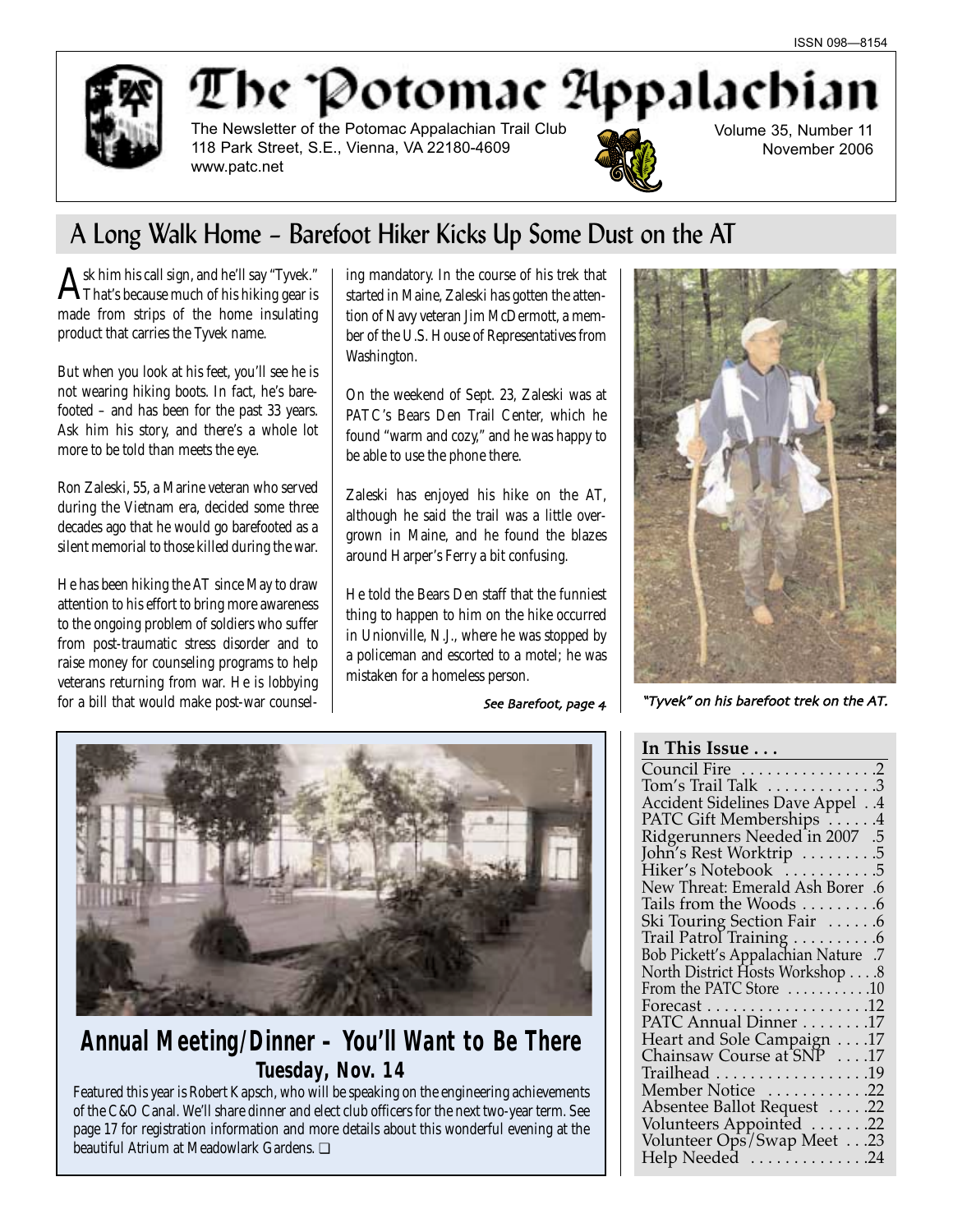## Council Fire

PATC's regularly scheduled Council meet-ing was called to order Sept. 16, 2006, at the Blackburn Trail Center by President Tom Johnson. Administrator Wilson Riley announced that North Chapter (Pete Brown) had received a donation of \$500 from the Bank of Chambersburg, Pa., specifically for trail maintenance by North Chapter in gratitude for their maintenance of the AT, used by the Wellness Club of the bank.

## **Trails, Lands, Facilities**

Vice President for Operations Bruce Glendening reported that the IT Committee is actively seeking a contractor to perform network administration. The expected cost would be around \$75/hour with an anticipated need of four to six hours/month. The redesign of the PATC Web page (front end) is being delayed because the PATC member who was doing this has accepted a position in Puerto Rico. This underscores the weakness in trying to rely on volunteer labor for this vital function. If PATC could integrate all parts of the IT system, it would save significant staff time.

The state of West Virginia had provided a recreational grant of \$14,200 to construct a bridge over Meadow Branch on the Tuscarora Trail. Walt Smith, Phil Paschal, and Susan Nelson worked with Jason Rainville and others to get this grant. The bridge is about 40 feet long, and PATC will need to build the bridge abutments.

Prince William Forest Park: Nine people have volunteered to be overseers. Supervisor of Trails Liles Creighton believes this will be a significant development for PATC in that part of its coverage area. The park wants to have a signing event Nov. 19. Many of these people have not been active before. The park has about 37 miles of trail, with 15 on fire roads needing only some clipping and blazing.

Supervisor of Land Jim Peterson announced that all Loudoun County paperwork (certifications, easements, notifications) has been completed on the Blackburn lands tax credits. The appraiser advances to next stage with the Commonwealth of Virginia. There are three other properties PATC wants to pursue tax credits on: the Entry Run property, the Vining tract, and Great North Mountain. These credits can represent significant revenue for PATC.

Supervisor of Facilities Mel Merritt reported that there had been serious vandalism at David Lesser Shelter: windows broken out, sign-in box trashed, pickets on the railing knocked out, and they tried to set fire to the shelter. Local law enforcement has been notified.

Council approved a motion for the Vos tract shelter to be named the Dugan Hollow Shelter. This follows the PATC practice of naming shelters for geographic features on the PATC or county maps. Shelter Chair Henry Horn is planning a dedication of Dugan.

Council approved a motion to raise the dues for contributing couples to \$55 and sustaining couples to \$80. Supervisor of Information, Education, and Activities Jane Thompson was planning to have displays on Sept. 30, Virginia Today being held at the McLean Community Center; 7 October "In the Streets," Frederick, MD; 7(?) October Mountain Festival, Elkins, WV; October 14/15; October 21/22 Balloon Festival, Millwood, VA. Ann Regan plans to have the Family Weekend at Bears Den. Jane received an e-mail from a climber who frequents Crescent Rocks near Rte. 7 and who has said he and his friends are volunteering to maintain the trail in that area; they would like some assistance in doing an initial clean up.

Chris Brunton reported that Harpers Ferry Historical Park asked for assistance in replacing protruding planking nails with stainless steel screws at the AT foot bridge attached to the railroad tracks over the Potomac; the Park is asking if PATC can provide the labor under the terms of an MOU it has with PATC. Look for an article about this work trip in next month's issue. There is a piece of property near Blackburn that is for sale. Hiking – Karen Brown reported that Dave Appel's Kings Canyon (CA) excursion was successful - a *PA* article should be forthcoming. See an article on Dave on page 4 of this issue. ❏

*—Alan Day, Secretary*

### HOW TO CONTACT US: HEADQUARTERS, SALES, CABIN RESERVATIONS, AND MEMBERSHIP INFORMATION Address: 118 Park Street, S.E., Vienna, VA 22180 Hours: Monday through Thursday, 7:00 p.m. to 9:00 p.m. **Phone #:** 703/242-0315 **and Thursday and Friday 12 noon to 2 p.m.**<br>24-hr. Activities Tape #: 703/242-0965 **Facsimile #:** 703/242-0968 24-hr. Activities Tape #: 703/242-0965 To receive an information packet: Extension 10 Club e-mail: info@patc.net Club President (leave a message), Tom Johnson: Extension 40 World Wide Web URL: www.patc.net STAFF: DURING REGULAR BUSINESS HOURS Director of Administration: Wilson Riley (Ext. 11) e-mail: Wriley@patc.net Trails Management Coordinator: Heidi Forrest (Ext. 12) e-mail: hforrest@patc.net Business Manager: Monica Clark (Ext. 15) e-mail: mclark@patc.net Membership/Cabin Coordinator: Pat Fankhauser (Ext. 17) e-mail: pfankhauser@patc.net Sales Coordinator: Maureen Estes (Ext. 19) e-mail: mestes@patc.net Club Officers and chairs contact info: www.patc.net/about/contact.html or call the main club phone number. Contact list published twice annually in the PA. *Potomac Appalachian* **Chief Editor:** Linda Shannon-Beaver, PA@patc.net **Features Editor:** Joanne Erickson **Forecast Editor:** Vince Ferrari, PA-Forecast@patc.net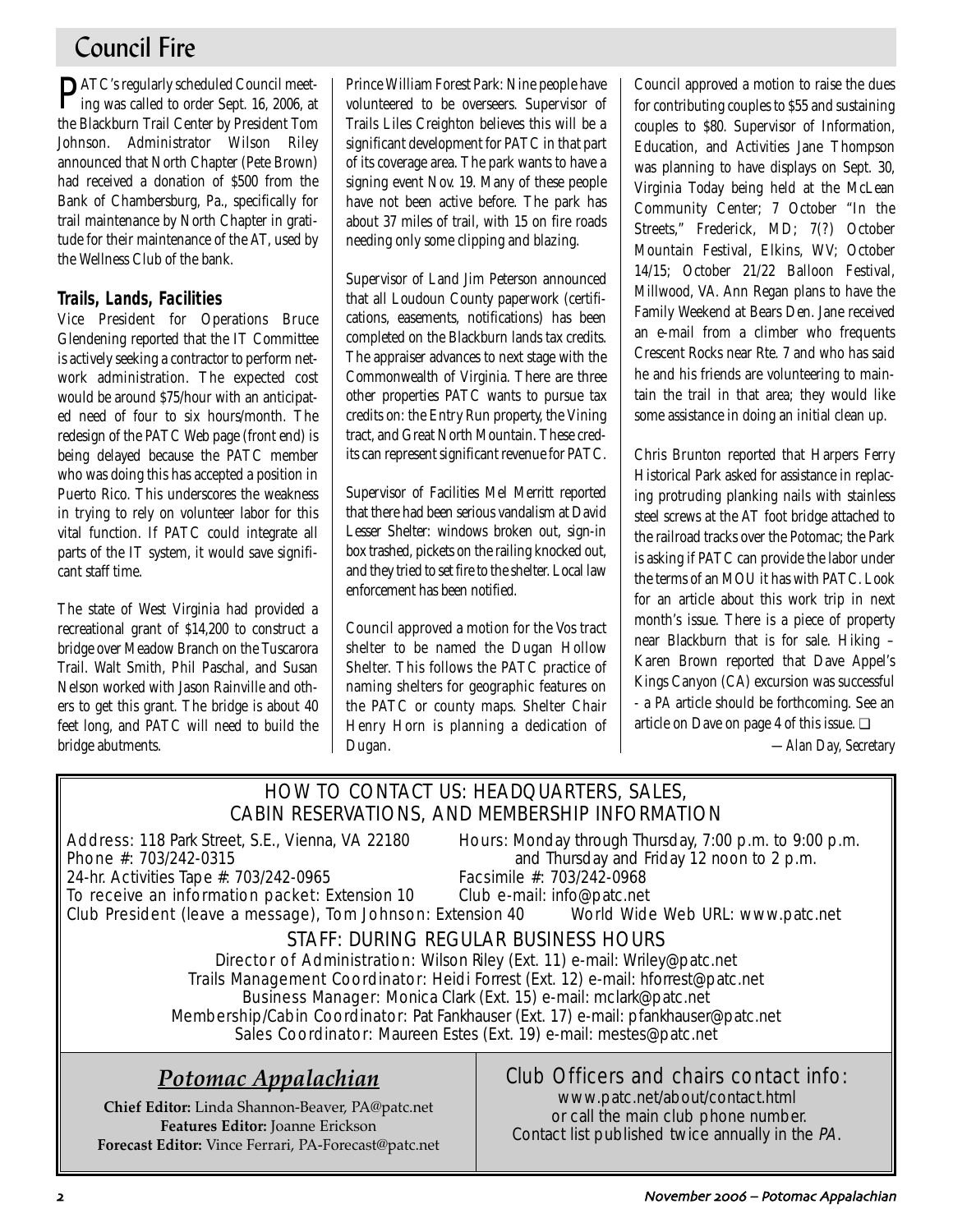## Tom's Trail Talk – Future Draft Picks

The next generation of PATC leaders is<br>out there somewhere. It is our job to find them.

As for myself, I live by a few rules that help me find the Future Draft Picks, those people who will lead the club in coming decades.

Rule number one: Always keep your eyes open. The subject of recruitment should never be far from your mind. As you whale away at that brush, or dig out the biggest rock in the trail for a waterbar, watch your fellow crew members. Which ones seem to like this kind of thing? (I am not sure why anyone would enjoy trying to lift a rock the size of a small SUV, but I have noted that not everyone thinks as I do.) Most PATC volunteers start small. They become leaders only gradually. Keep a watchful eye out for prospects.

Rule number two: Do your homework. Talk to your prospect. Find out more about him (or her). Where does he or she live? Does he have a day job? What does he do? Does there seem to be time in his life for additional PATC responsibilities? Avoid the Cold Pitch – know who you are dealing with before you broach the subject of working in PATC.

Rule number three: Make sure the time is right. He might be a good prospect, but he might also have five kids and major responsibilities at home. If he has to work 12-hour days, the idea of going to meetings in the evening might not appeal to him. Your prospect and PATC might be a good match a



Any Future Draft Picks here?

few years down the road, but not right now. If the timing isn't right, stow this person's name away in your head and wait for the right time.

Rule number four: Bring him along slowly. "Why don't you run for vice president?"might be a little overwhelming. There is a hierarchy of tasks, and it is generally better to work into it, learn small jobs, and gradually take on more responsibility. Watch how he responds to the smaller jobs. If things go well, he might be ready for the next rung on the ladder.

Rule number five: Try to match the person to the right job, and be creative about the match.

The person on the other end of that rock might be a computer programmer or a lawyer, or he might work in marketing or publishing, or he might be a carpenter or a plumber. PATC has 6,500 members and needs volunteer help in just about every area of endeavor of a town that size.

Rule number six: Watch for the unusual. You might be surprised at what some people like to do. Our naturalist has discovered people who like to do water-quality monitoring or enjoy inventorying rare and endangered species. Our project to rebuild the old Rocky Run Shelter to the original CCC design has uncovered people who always wanted to do historic restoration and find that this is their opportunity.

Rule number seven: Be a talent spotter. It isn't enough to just recruit a warm body. Watch for people who have capabilities that the club needs. Don't be afraid to be selective.

Rule number eight (and this is the key rule): Never leave a volunteer waiting. If a person volunteers to work for PATC, take them up on it immediately. If they contact you by email, get an answer back to them that same day if possible. If they show up for a meeting, don't let them out of the room without a job. Nothing irritates me more than losing a volunteer because no one ever got back to them once they volunteered.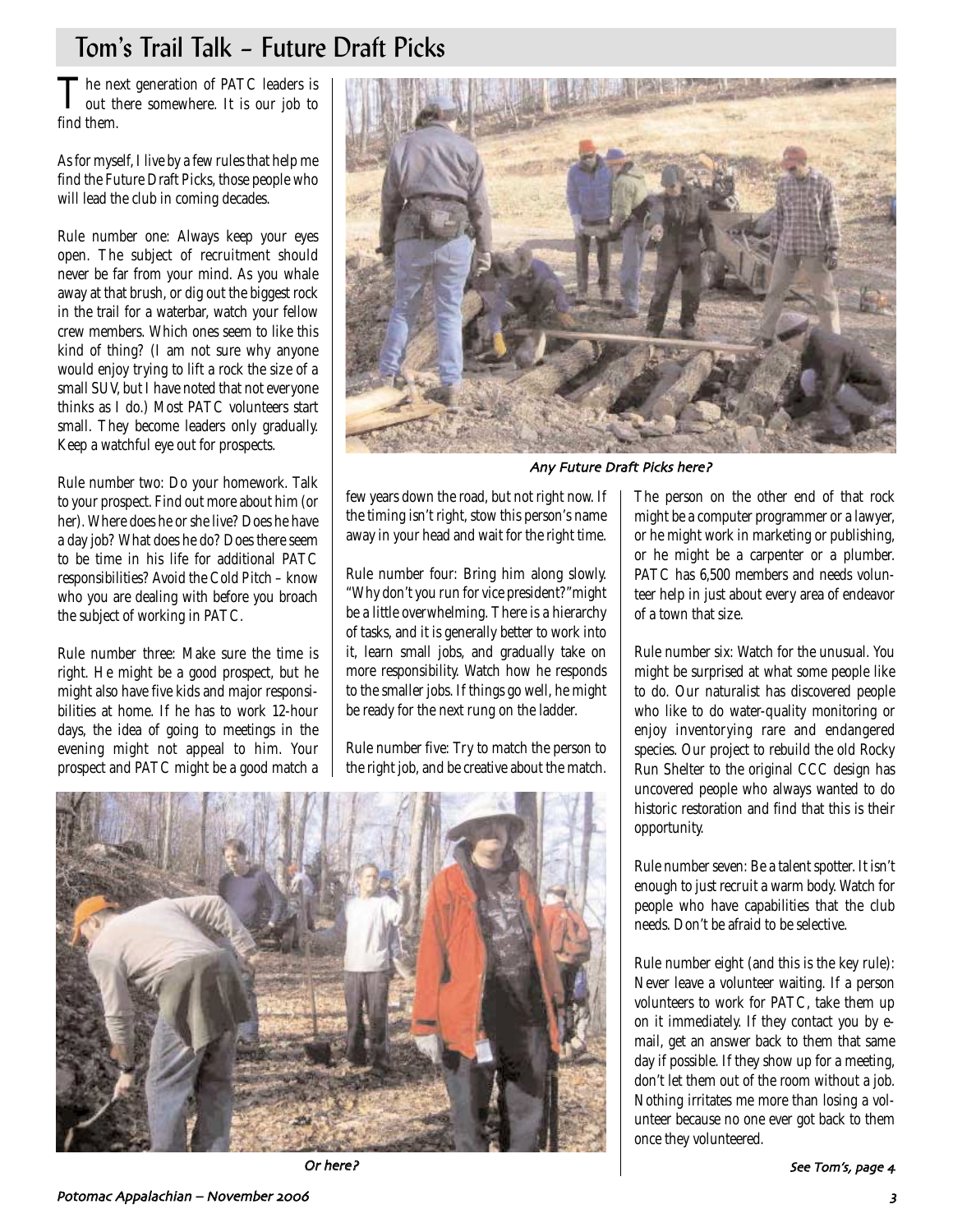## Serious Accident Sidelines Dave Appel

We have had some tragic news at Bears Den. Our wonderful senior volunteer and maintenance man extraordinaire, Dave Appel, had an accident on Wednesday, Sept. 20 while felling a tree for a friend. The tree shattered and slammed him onto some rocks. This broke his left arm, crushed his spleen and suffered massive internal bleeding. Thankfully, he was airlifted by helicopter from Mt. Weather to the trauma center at Inova Fairfax Hospital where he has received world-class care. He has gone through many procedures and surgeries. Dave is making improvements daily, but has a long, long road ahead. He is still in critical condition. If you would like information on Dave, please contact Vern Conaway (vernmarysue@ hotmail.com or 571/215-9238).

For those of you who don't know Dave, he has been associated with Bears Den and Blackburn

trail centers for nearly 10 years. He helped with the renovation at Blackburn and was single-handedly responsible for the rehabilitation of the cottage on the Bears Den property. He coordinates volunteer activities at Bears Den, providing meaningful work for Boy Scouts and honor student outings among others.

Please join us in praying for Dave and his family as they work through this difficult time.  $\Box$ *—Sincerely, Friends of Bears Den*

*Editor's note: A recent e-mail (dated Oct. 3) about Dave's condition was very heartening: He has been moved to the Intermediate Care Unit. It was expected that he would need to be in the intensive care for at least a month, but count on Dave to beat that deadline. He was smiling and wanting to go for a walk and EAT! He has truly come a long way, but still needs our prayers.*



Dave and wife Julia at the Bears Den Store

### Tom's, from page 3 Barefoot, the state of the state of the Barefoot, the Barefoot,

All of the above apply equally to men and women. Club membership is nearly equally divided, and about half of all PATC hikers are women, but we have a dearth of women in leadership positions. I myself was recruited by a woman (Sandi Marra), who later became president.

We now have two women on the Executive Committee (out of 10 officers) – that is not enough, given their active involvement in the club.

PATC has a proud tradition of leadership going back to 1927. Earlier club leaders might not have thought about the problem of recruitment quite this way, but they were successful in getting talented replacements, decade after decade. It is a tradition to build on. ❏

*—Tom Johnson*



## Gift a PATC Membership For the Holidays

Why not include your friends and family in contributing to our cause? For only \$30, you can give a gift membership for a single, \$35 for a family, and we will send the new member the December PA, along with a year's worth of newsletters a gift card and a lacquered PATC pin. Combined these gifts have a total value of over \$35. You will not be charged the \$5 application fee and with the increase in dues scheduled for 5 you will be getting a bargain too

Your gift will last a whole year and help us spread our message. To order call 703/242-0693, or go online to www.patc.net/membership. Happy Holidays! □

## Barefoot, from page 1

Zaleski said his most memorable experience was when two Marine thru-hikers found him and talked with him about their experiences in the military.

On Sept. 27 Zaleski detoured from the AT to Washington, D.C., where he participated – barefoot, of course – in an informal congressional hearing on the matter with Rep. McDermott, Rep. Michael Michaud of Maine, and former Sen. Max Cleland of Georgia.

Afterwards, Zaleski went back on the trail, and he is determined to go all the way to Georgia and the terminus at Springer Mountain. Godspeed, Marine. Ooh-rah! ❏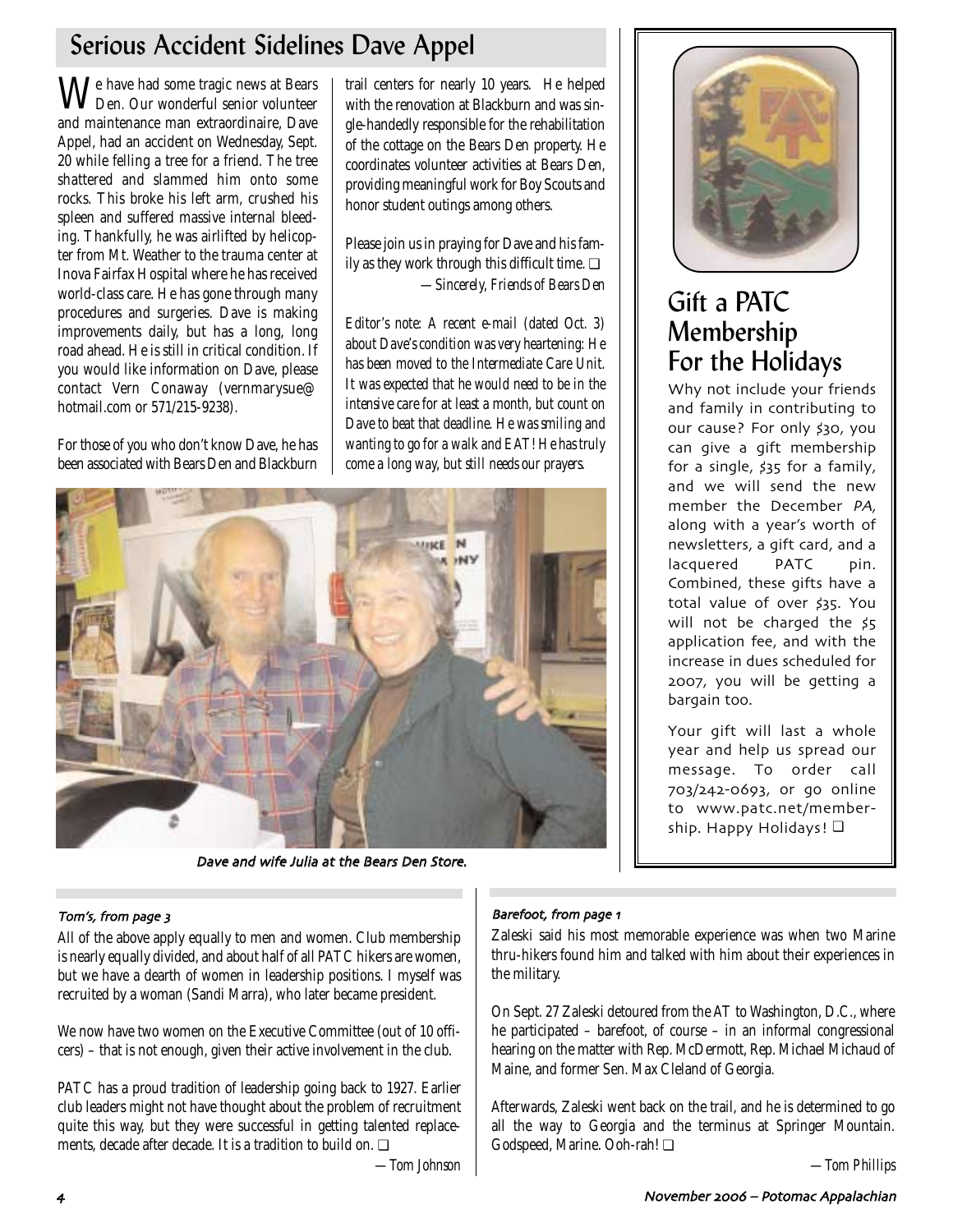## Ridgerunners Needed in 2007

PATC, in conjunction with ATC, wants to hire five Ridgerunners starting in April or May of 2007.<br>If you like to backpack, are experienced hiking on trails, are good at interacting with people, If you like to backpack, are experienced hiking on trails, are good at interacting with people, and would like to get paid for it, then please contact us. We provide additional training, including wilderness first aid and Leave No Trace (LNT) ethics.

Starting in spring 2007, the PATC Ridgerunners will hike and backpack on their sections of the AT from SNP to Michaux State Forest in southern Pennsylvania, staying near shelters and other facilities. Ridgerunners work each summer with the public, trail community, and officials along the AT to enhance the public's enjoyment of the trail and to help protect it. Their duties include:

- ❏ Providing general support to hikers and campers, including directions and other information;
- ❏ Educating hikers on the importance of minimizing their impact on the trails and surrounding resources;
- ❏ Inspecting the AT and trail-related facilities and reporting on their condition to PATC and others; and
- ❏ Performing light maintenance on the trail.

As ambassadors on the trail, they will meet and greet hikers and provide trail brochures and literature to inform visitors about the AT, particularly concerning LNT principles. Ridgerunners will encourage the best behavior on the part of hikers to facilitate a positive trail experience (especially for those who are poorly prepared) and to elicit the support of trail neighbors, who may not understand or use the trail properly. Ridgerunners, by their presence, will discourage and mitigate misuse of the AT and its environs by performing educational and public relations functions.

If you are interested in applying for a Ridgerunner job, please contact Chris Firme (TPRidgerunners@patc.net) 717/794-2855. The ATC application process for these positions closes in January 2007, so don't delay in contacting Chris about these positions. ❏



Before our work about midway the trail had collapsed into the river Pictured is a 10-20' steep slide down to the river where the trail used to be

## **"Social Trail" Gets a Treadlift**

The Rosser-Lamb to John's Rest "social trail" that runs along Entry Run used to be the old mule-mail road. This trail was essentially impassible until our mid-September work trip.

We first cleared all the wasps, ticks, bears, snakes, and overgrowth and then placed several logs under and along the old trail bed. Then we hauled rocks to fill the large gaps. Finally, we cut down new tread and leveled the path. Not bad for three kids and an old man. ❏

> *—Chris Jones, Overseer, Entry Run (upper and lower)*



After photo shows three proud members of the Jones Mountain Crew: Ryan Jones, Will Lorenc, and Erin Jones



Ryan and Chris Jones on the Upper Entry Run after building a step-over. Tough work with a cross cut and a maddock



## *Hiker's Notebook*

**Common Name:** Turkey Vulture, Turkey Buzzard, Carrion Crow, John Crow – Named for the domestic American turkey due to the naked red coloration of the featherless heads of both birds.

**Scientific Name:** *Cathartes aura* – The generic name is from the Greek *katharsis* meaning purification, purportedly in reference to its consumption of carrion that purifies the land of decaying flesh. The species name is probably from the Latin word for breeze and refers to the soaring of the bird in updrafts.

The turkey vultures use sight significantly augmented by an acute sense of smell to locate the decaying flesh of a carcass. They are attracted by the smell of mercaptan, a gas emitted during decomposition. The turkey vulture can detect concentrations in the range of parts per trillion and can discern the direction of their origin.

Turkey vultures have weaker beaks and talons than other raptors and are not well adapted to killing their prey. Although they have been known to eat young or weakened mammals and birds and even vegetative matter if carrion is scarce, this is quite rare. They will not approach a moving animal. They are surprisingly selective in their choice of meat. They will not eat carrion in advanced stages of putrefaction. However, they must wait for several days after a carcass starts to decay in order for it to soften enough for their beaks to be able to penetrate the hide. As with most scavengers, they prefer the flesh of the herbivore, as it is much tastier than that of the carnivore.

The digestive system of the turkey vulture has become adapted to the consumption of carrion that is infested with a profusion of bacteria and viruses. Their stomachs contain digestive acids capable of killing the microorganisms that would almost certainly sicken other animals.

The characteristic of circling vultures is not necessarily an indication of a proximate dead animal. Vultures circle in the use of updrafts to gain altitude while in search of food. The circling of vultures appears to some to be like the steam rising from boiling water in a kettle. A group of vultures is known as a kettle for this reason. ❏

*—William Needham*

*Visit the Hiker's Notebook Web site at: www.mwrop.org/W\_Needham/h\_notebook.html*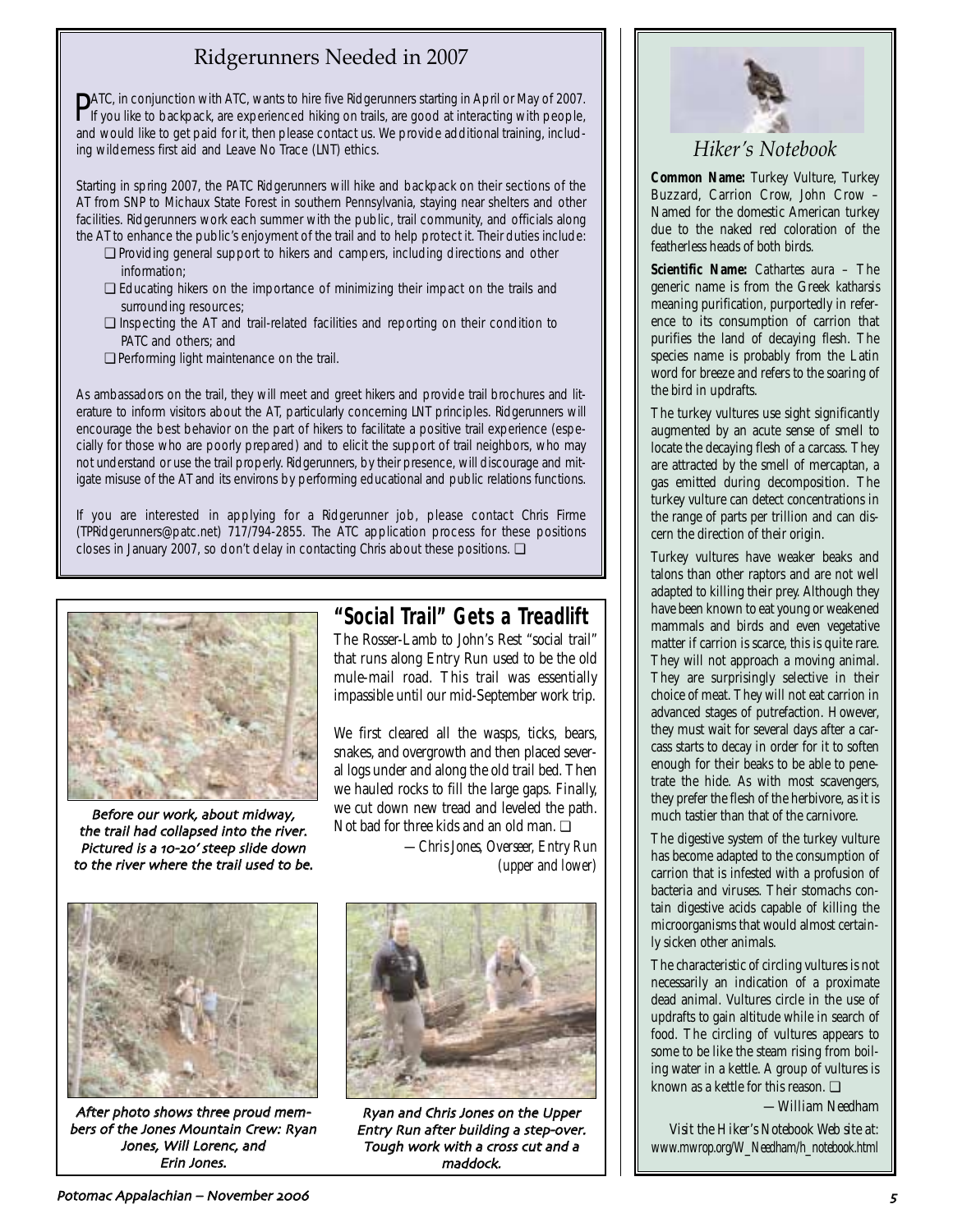The emerald ash borer (EAB), an imported pest from Asia, has been found again in Prince Georges County. The small metallic green beetle, which attacks all species of ash (genus Fraxinus), was first identified in southern Michigan in 2002 and has spread into Illinois, Indiana, and Ohio. In Michigan it has already killed over 2,000,000 ash trees.

In 2003, nursery stock infested with the larval stage was illegally shipped to a nursery near Clinton, Md. The Maryland Department of Agriculture (MDA), Maryland Department of Natural Resources (DNR), and the U.S.

Department of Agriculture (USDA) worked to eradicate the infestation by removing and destroying over 1,000 ash trees from a one-half-mile area around the nursery. In August of this year two trees were found with larvae in them, one a planted trap tree, the other a native tree outside the original eradication area.

In response to the new detection, MDA & USDA have implemented a new quarantine area in Prince Georges Co. The quarantine prohibits the moving of any hardwood firewood from the county, also no ash material, including nursery stock, cut logs, or lumber over one inch may be moved from the county. See the complete list of quarantine materials and a map of the area at the MDA Web site: www.mda.state.md.us/plants-pests/eab/.

At this time MDA is conducting delineation surveys to locate all the ash trees within a two-mile radius of the two infested trees and assessing trees for the presence of any EAB life stages. It is anticipated that all ash trees within one and one-half miles will be cut and destroyed over the next few months.

I would hope that any club members from PG County will abide by the quarantine and not move firewood out of the county to one of our cabin areas. Again this is a very serious pest. ❏

*—Tom Lupp, Chair, AT Corridor Mngt. Comm.* 



# Emerald Ash Borer is a New Threat Ski Touring Section to Hold Fair

PATC's Ski Touring Section, the largest Nordic ski club in the entire Delmarva area dedicated solely to cross-country skiing, will hold its annual Ski Fair on Saturday, Nov. 4, noon to 4:30, at PATC Headquarters at 118 Park Street, Vienna, Va. Featuring more than two dozen public trips scheduled over the upcoming winter ski season, as well as work trips to help prepare much-used ski trails for the season, the Ski Fair is the premier event kicking off the cross-country ski season. Features include:

*• The PATC-STS Excursions to Yellowstone, New York's Tug Hill, Vermont's Stowe area, and eastern Canada.*

*• Where and when to ski on weekends in West Virginia, Maryland, and Pennsylvania.*

*• Learn how to start XC skiing - new ski gear, ski safety, and ski care.*

*• Presentations on past trips, such as Le Haute Trace des Escartons in France, Bryce Canyon, Utah, and British Columbia's Mistaya Lodge, and interesting topics, including speakers from local outdoor clothing and fitness organizations.*



*• A great opportunity to meet STS trip leaders and members so you can learn about and sign up for trips on the spot.*

*• New and used ski gear for sale or swap by members and vendors.*

For more information on the 2006 PATC STS Ski Fair, contact Trip Coordinator Al Larsen (703/807-1639) or Vice-Chair Steve Bergstrom (301/564-9696). ❏

*—Ralph Heimlich*

# Trail Patrol Proudly Presents Trail Patrol Training Weekend

## *Nov. 11, 2006, Glass House*

If you are interested in joining the Trail Patrol, or really want to find out what it is all about, then this is your chance!

Several qualified Trail Patrol members will teach you about Leave No Trace, The 10 Essentials, Map and Compass, Dealing with the public and other things that you need to know to be part of the Trail Patrol.

There will also be three hikes (including a night hike!).

The class will be held at the Glass House in George Washington National Forest. Students are welcome to spend the night the night before and after. The cost is \$10 per person to cover the cost of food. Pre-Registration is required.

For more information or to sign up, Contact Saleena DeVore at tptraining@patc.net or 410/456-6861 ❏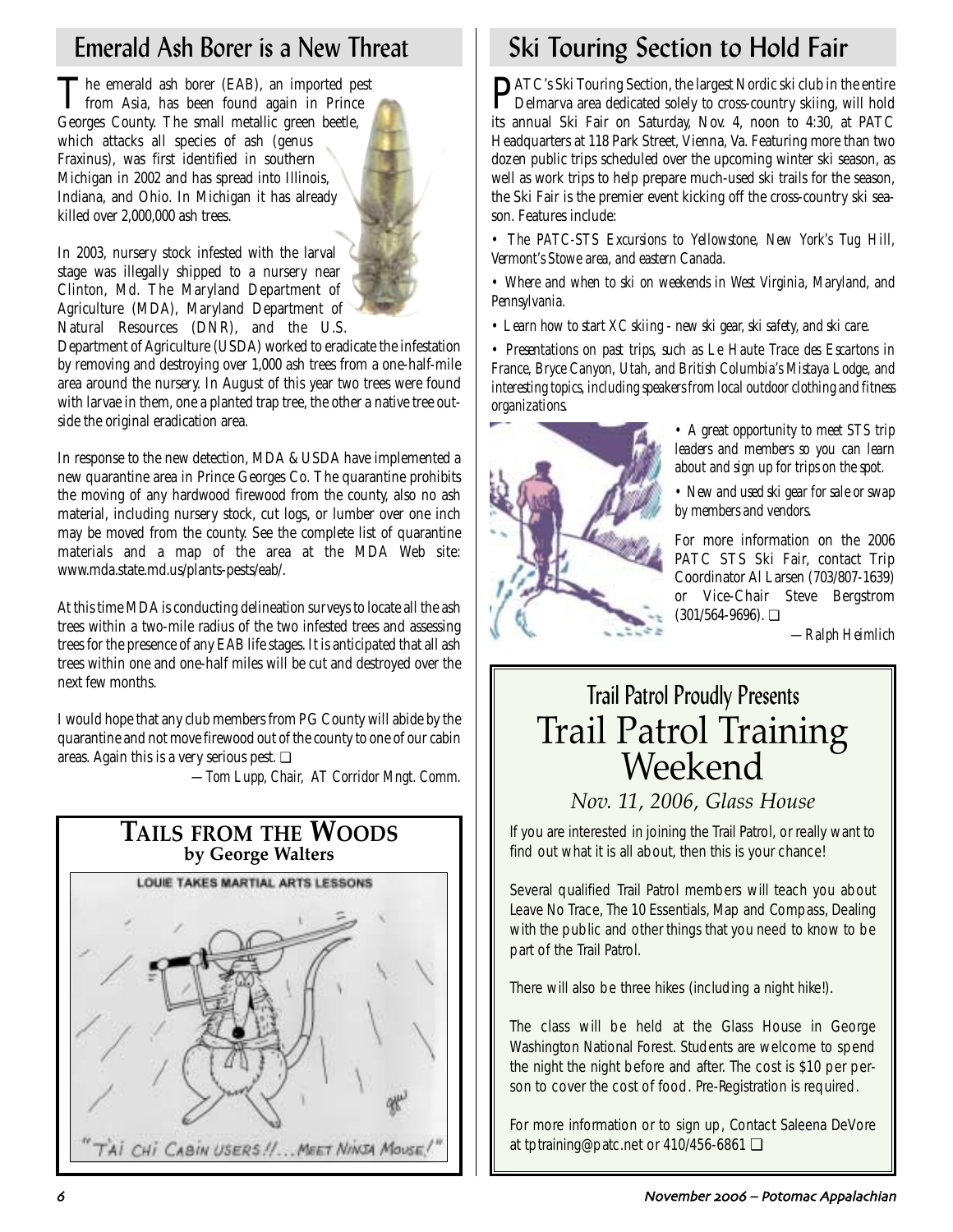## Bob Pickett's Appalachian Nature: Audubon, Part I

John James Audubon is widely known for<br>his historic work, "Birds of America." Tohn James Audubon is widely known for However, subsequent to this work, Audubon set out to conduct the same definitive work on all of the mammals of North America.

This work, ostentatiously entitled "The Viviparous Quadrupeds of North America," was conducted in the last years of Audubon's life, from 1842 through 1846. His compatriot in this collaboration was the Rev. John Bachman, a figure also known well to today's birders. (The word "viviparous," meaning giving birth to live young, not eggs, was eventually dropped from the title by his son, John Woodhouse Audubon.)

In 1831, Audubon met Rev. Bachman, a pastor of the Lutheran Church in Charleston, S. C. A thorough scholar, Bachman was intellectually and emotionally involved with the study of natural history. Bachman was an amateur in natural history but was accepted as a reputable colleague by naturalists in both America and England. This is the same Bachman for whom a number of bird species have been named.

Audubon set out on a steamboat trip up the Missouri River in 1843. The purpose of the trip was to gather material for the "Quadrupeds" (four-legged) work. Audubon, now 58 years old, was quite physically challenged by this trip, which would be his last field trip. Although the expedition fell disappointingly short of scientific data, Audubon finally was able to visit the American West.

Audubon and Bachman described what to them were 56 species new to science. Truly, Bachman had been working with mammals before Audubon started his efforts, and it is Bachman who is properly credited with a majority of the new species. Over time, many of those species have been reduced in status to subspecies. However, the naturalists are still credited with the first descriptions of five species (armadillo, red wolf, Eastern smallfooted myotis, hairy-tailed mole, and the harvest mouse).

By 1846 Audubon's eyesight had deteriorated to the point that about half of the illustrations for the "Quadrupeds" were actually done by his son, J. W Audubon. Instead of the watercolors used in "Birds of America," he used techniques of watercolor combined with pastels, pencil, and oils in order to obtain the subtle colors and textures of the animals.

Originally published in three 28" x 22" imperial size volumes, the complete set cost \$300 when released in 1846. Three years after Audubon's death in 1851, a quarto edition came out in 1854 (measuring 7" x 10.5") under J. W. Audubon and Bachman and published by Audubon's other son, Victor Gifford Audubon.

A reading of this publication today is noteworthy, not so much for its scientific content, but rather for a revealing look at the frontier lifestyle Audubon experienced during his adventures in pursuit of these mammals (certainly not unlike his birding expeditions). His are stories that reflect the state of the wilderness west of St. Louis during his time, and the rigorous onslaught of nature that so dominated both the lifestyles and ideologies of the mid-19th century American. To read the anecdotal stories of his contemporaries as they related their experiences to Audubon is to gauge a frontier society that lived by its hunting abilities and whose next meal was determined by what could be killed.

These, and many other ingredients, flavor Audubon's work. Allow me to provide some excerpts from his entries that exhibit the range of content in this surprisingly engaging book.

## **Wood-Chuck, Maryland Marmot, Groundhog**

Regarding a house-captive groundhog, as related by Daniel Wadsworth:

"During several nights it attempted to escape by gnawing the door- and window-sills; gradually it became more quiet and suffered itself to be approached by the inmates of the kitchen, these being the cook, a fine dog, and a cat, so that ere many months had elapsed, it would lie on the floor near the fire, in company with the dog, and would take food from the hand of the cook. I now began to take a particular interest in its welfare and had a large box made for its use, and filled with hay, to which it became habituated, and always retired when inclined to repose. Winter coming on, the box was placed in a warm corner, and the Wood-Chuck went into it, arranged its bed with care, and became torpid. Some six weeks having passed without its appearing, or having received any food, I had it taken out of the box and brought it into the parlour – it was inanimate. I laid it close to the fire, and having ordered my dog to lie down by it, placed the Wood-Chuck in the dog's lap. In about half an hour, my pet slowly unrolled itself, raised its nose from the carpet, looked around for a few minutes, and then slowly crawled away from the dog, moving about the room as if in search of its own bed. I took it up, and had it carried down stairs and placed again in its box, where it went to sleep, as soundly as ever, until spring made its appearance. The succeeding winter this animal evinced the same dispositions and never appeared to suffer by its long sleep. An accident deprived me of my pet, for having been trodden on, it gradually became poor, refused food, and finally died extremely emaciated."

## **Gray Fox**

Regarding a fox particularly adept at losing the hounds at the top of a specific hill, the eminent lawyer Benjamin Yancey concealed himself near the declivity in order to discover his mode of baffling the dogs:

"The animal was accordingly put up and chased, and at first led the hounds through many bayous and ponds in the woods, but at length came running over the brow of the hill along the path, stopped suddenly and spread himself out flat and motionless on the ground; the hounds came down the hill in pursuit at a dashing pace, and the whole pack passed and did not stop until they were at the bottom of the hill. As soon as the immediate danger was over, the Fox casting a furtive glance around him, started up, and ran off at his greatest speed on his back track."

(In Audubon's account on red fox, a similar anecdotal story is presented with the red fox hiding over a bluff under some concealing branches until the hounds had passed, thus affording the red fox the opportunity to escape along its former path.)

## **Gray Rabbit**

Known to us today as the Eastern cottontail, the following tells of how Audubon caught his samples:

"Whilst residing in the State of New York many years ago, we were desirous of preserving a number of rabbits during the winter from the excessive cold and from the hands of the hunters, who killed so many that we feared the race would be nearly extirpated in our neighbourhood, our desiring being to set them at liberty in the spring. At this period we had in confinement several weasels of two species existing in that part of the country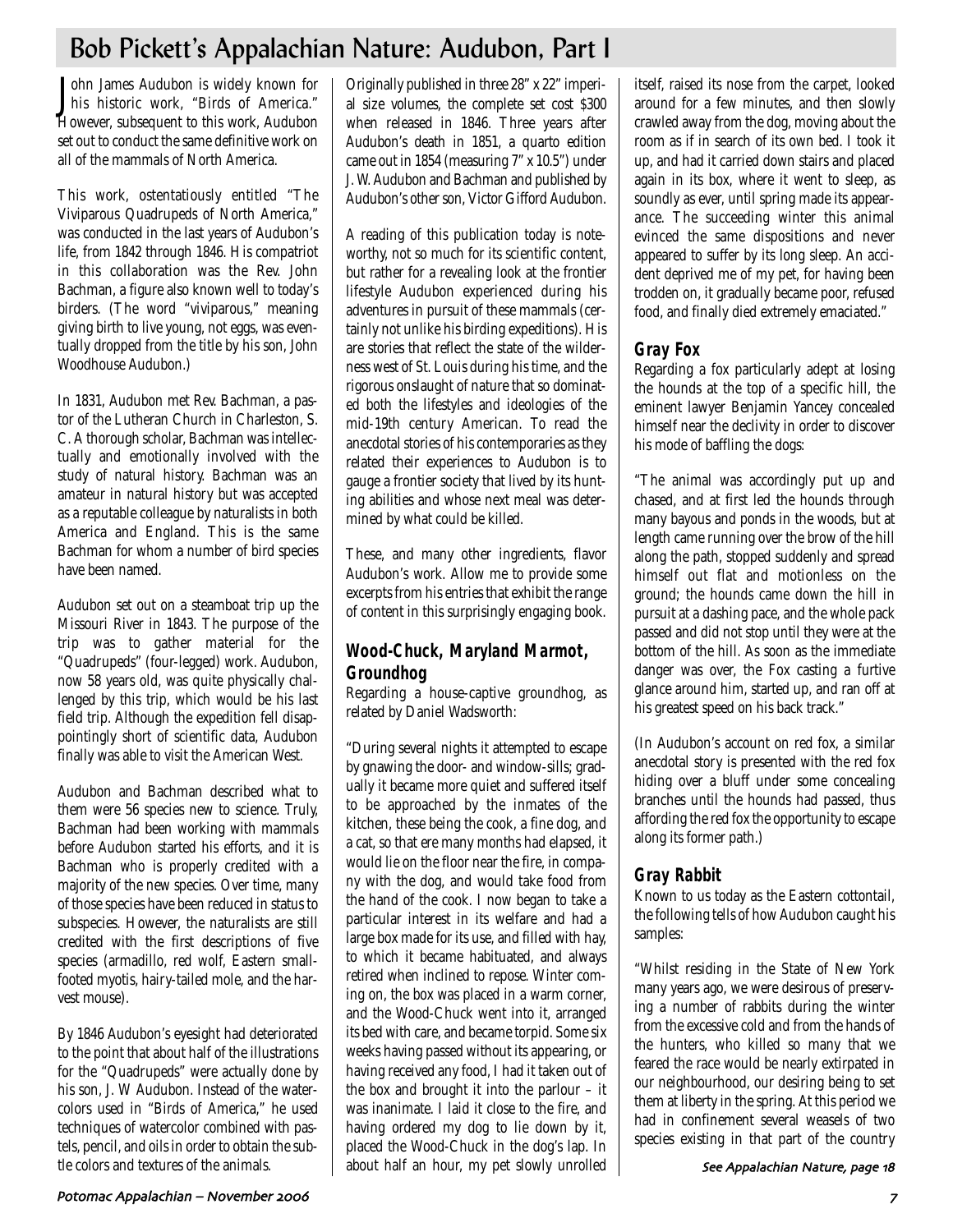## North District Hosts 19th Annual Trail Maintenance Workshop

 $\mathbf{W}^\text{e}$  know there are different types of peogadget, some immediately start playing with it, while others reach for the instruction manual. Fortunately, PATC caters to both types. Anyone ready to take the plunge as an overseer can show up at work events, get some tips, talk to a district manager, and then head out on the trail. For those who like a more structured approach, or want to work with others at a comparable skill level, attending a workshop is the answer.

## **Members, Rangers Collaborate**

The North District, with considerable help from a great group of SNP rangers, put on their 19th annual Trail Maintenance Workshop this past September. Shawn Green, C.T. Campbell, and Don Harvey of the NPS staff have been as good as gold in supporting this event, and they and their staff did a lot of work behind the scenes to make this workshop run smoothly. The full attendance included both beginners and experienced personnel. For novices, it was a chance to have someone start from the beginning in explaining aspects of trail work. For those with experience, it was a form of continuing professional education, with a chance to exchange techniques and debate approaches with peers. For everyone, it was a time to get a good dose of community and an overdose of excellent food provided by the Nebhut brothers.

Home base was Section "B" of the Mathew's Arm campground which the Park Service had blocked off for workshop use. With a number of the group already there from the night before, the workshop kicked off at 9:00 a.m. with C.T. leading the group through a session of JHA, or Job Hazards Analysis. There are all sorts of hazards out on the trail to which



Dick Dugan and NPS personnel prepare to kick off the workshop



Steve Osbrach gets down!

anyone who has slipped on mossy rocks, disturbed a bees' nest, or run out of water can attest. Even when one is familiar with many of the hazards, it can be comforting to know that the enthusiastic guy nearby whacking away with a mattock has a nice review of safety practices fresh in his mind. Workshop leader Dick Dugan described the projects that each of three crews would be working on. The group then self-divided by interest and shuttled off to the various park sections to begin their activities.

## **Combining Work with Learning**

The beginners' group target was the Upper Thornton River Trail. At the parking lot, Shawn from NPS spent some time talking about the PATC-NPS relationship and providing background on the types of trails in the park and the responsibilities of PATC and the Park Service. Peter Harris, PATC DM for the



The Nebhut brothers in action cranking out a Cajun Catfish feast

blue-blazed trails in SNP North, then gave a tutorial on the various tools used in trail maintenance. Then it was off to work.

The trail had been somewhat neglected in the past and wasn't in very good condition, with sidehill slippage beginning to be a major problem. Two people were sent up the trail with swing blades and another with loppers to begin removing enough vegetation for the others to begin cutting the new sidehill tread. Peter spent a few minutes demonstrating the technique for digging sidehill, then the crew grabbed their pick mattocks and McLeods and got to work.

## **Impressive Results**

It wasn't long before Peter realized he had an awesome bunch on his hands: The group did 325 feet of sidehill on Saturday, weeded and cut back brush on the entire trail, and rebuilt one rock waterbar as a demonstration. By this point, all but one of the group began to fade; Andrea "Energizer bunny" Rippe was the holdout. Returning the next day, one beginner reblazed the trail from top to bottom while the rest dug more sidehill and rebuilt two more rock waterbars. The enthusiastic group even put off lunch slightly to stop at the Piney River tool cache and clean the tools and get a power weeder demo from Shawn. In addition to all the learning that took place, the group's output was very impressive: three rock waterbars and 455 feet of sidehill from a group of so-called "beginners"!

See Workshop page 8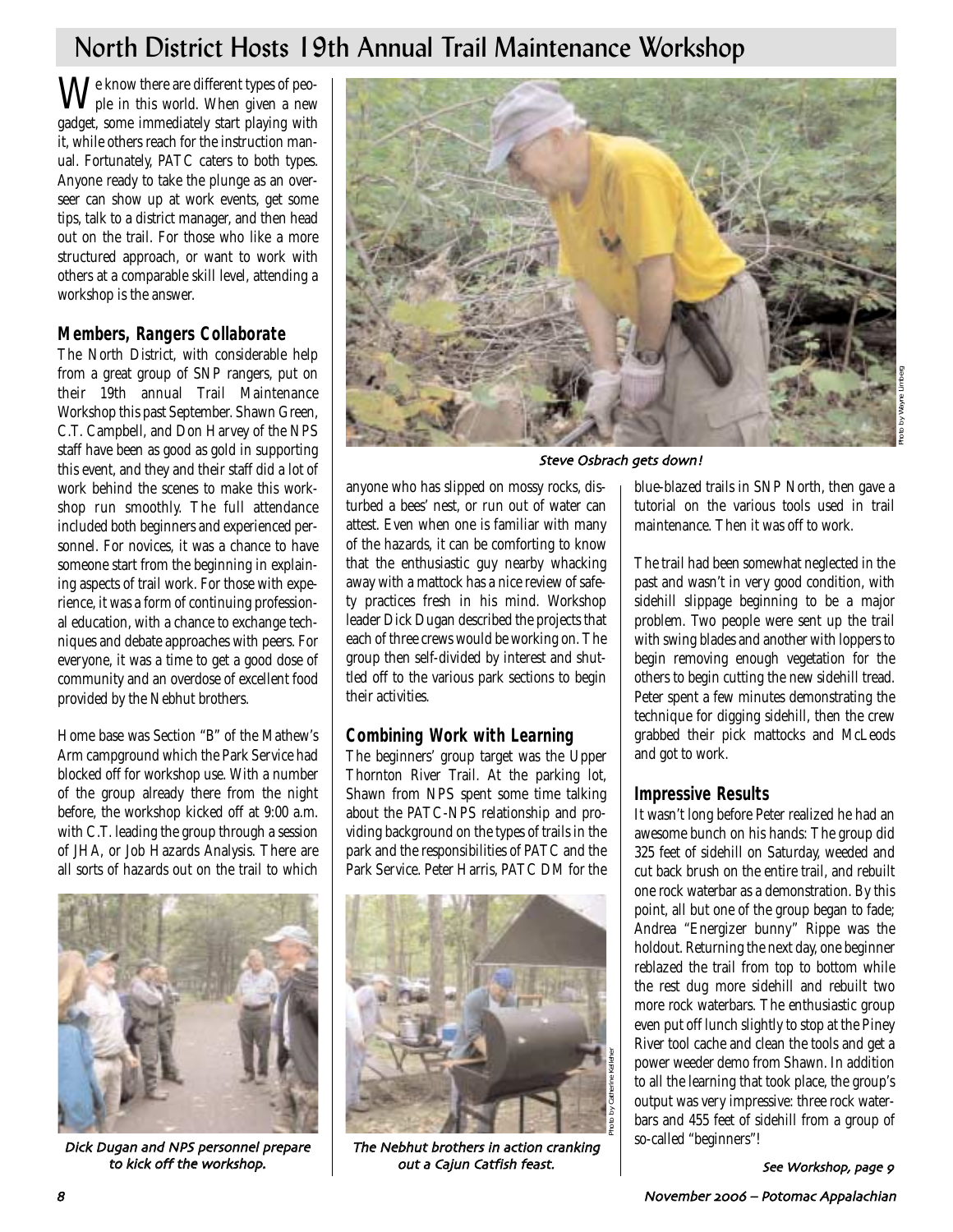### Workshop from page A

One of the experienced groups, guided by veteran George Walters and park personnel Don Harvey and Steve Printz, worked on a variety of tasks on two different trails. On Saturday the crew worked on the Hazel Mountain Trail, removing blowdowns with a crosscut saw and installing about 20 log checkdams and waterbars. They also rehabbed approximately 300 feet of gullied tread via "bucket brigade." On Sunday the same crew worked on the steep lower portion of the Meadow Spring Trail and installed another 20 checkdams and waterbars in an eroded section of trail.

The other experienced crew spent the weekend working on a section of the AT from Gravel Springs up toward South Marshall. Leader Dick Dugan had scouted the area earlier and, concerned about a shortage of black locust logs, had positioned some at the trailhead. Faced with the thought of hauling the logs up the hill, the crew was more than willing to go along with C.T.'s thought that there were some appropriate logs to be found closer to the worksite. C.T. and his chainsaw did manage to find a number of proper specimens. To make the durable black locust last even longer, the crew stripped the bark with a two-handled, curved drawknife since bark can hold water and insects and hence hasten rot. By the end, locust logs were used to construct nine waterbars, four checkdams, and two steps.



Ranger CT Campbell explains safety regs as Richelle Brown and Kate Rudachille look on

**DON**'**T FORGET: Elections wil be held at the Annual Meeting on Nov. 14. See Absentee Ballot on page 22 for information** 

There was also quite an abundance of rock. Rock has the advantage of greater durability but the price is the extra labor involved to locate rocks that are the right size and shape to fit together and stay in place. With the aid of a couple of sturdy rock bars and some pick mattocks, an adequate supply of heavy, relatively flat rocks were located and moved into position. By the 15th rock waterbar, an important lesson had definitely sunk in: The heavier the rock, the more important the ability to visualize how rocks could be fit together and set them into position on the first try (or so). Final weekend tally for the group was 24 waterbars and 11 checkdams/steps, with all toes and fingers nicely intact. ❏

*—Dick Dugan*



C.T. Campbell from NPS walks the group through a Job Hazards Analysis



Steve Osbrach advises Ranger Don Harvey on best wine for an especially tough piece of trail.



 $\small \bf{about\ voting.} \begin{array}{|l|} \hline \text{Hoodlum emeritus George Walters and} \end{array}$ 



Peter LeComte reports for work



George Walters shows how it's done



Don Upton John Hampton and Catherine Kelleher take it all in - kind of.



Bob Brown and Andrea Rippe (right) follow unidentified district manager's (might be Dick Dugan himself!) instructions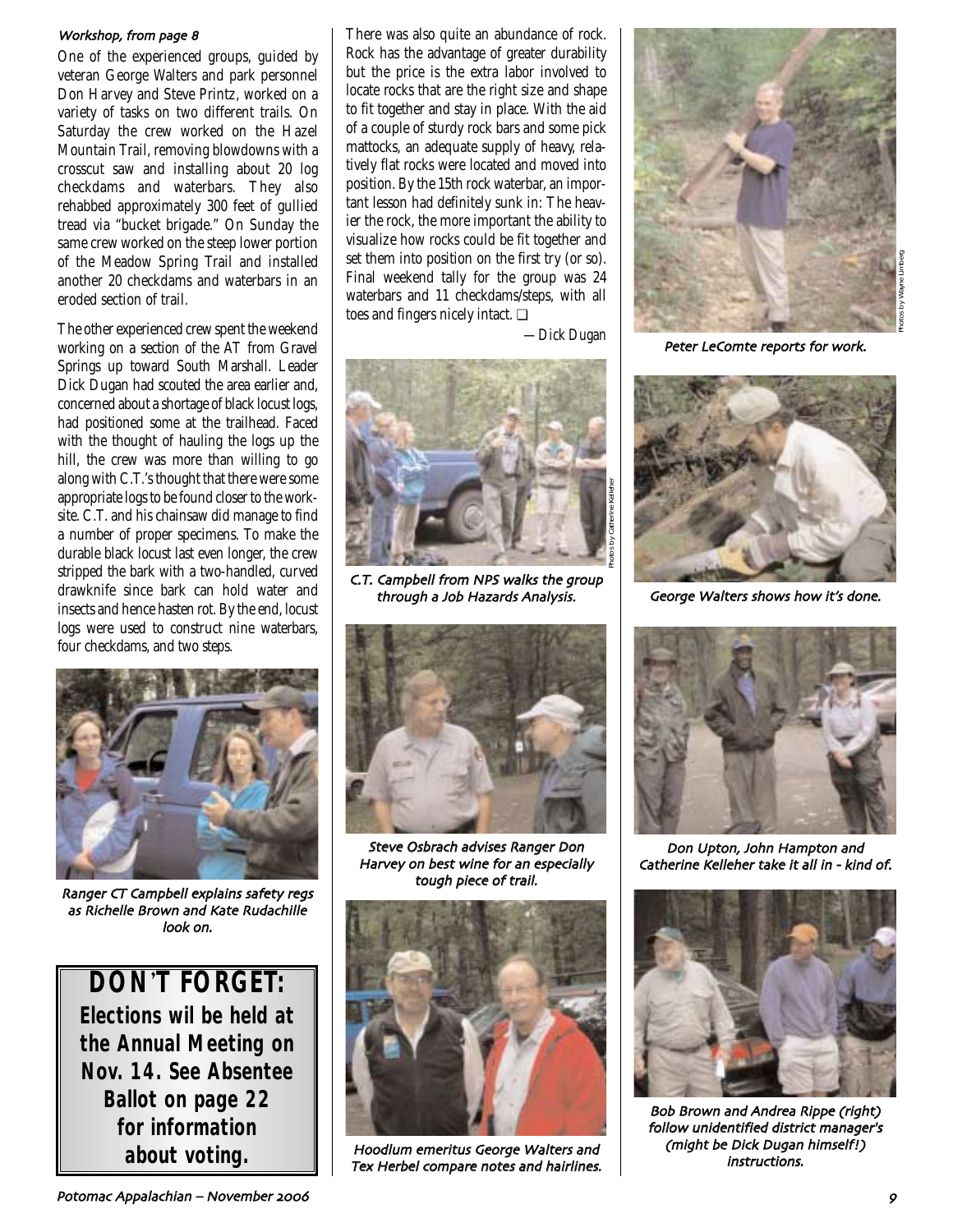# From the PATC Store

## **PATC Publications**

| ITEM #         | <b>DESCRIPTION</b>                                                                                                                                                  | <b>RETAIL</b> | <b>MEMBER</b> |  |
|----------------|---------------------------------------------------------------------------------------------------------------------------------------------------------------------|---------------|---------------|--|
| PA100          | (ed. 9, 1998)<br>AT Cumberland Valley, PA (Susquehanna River to Route 94)<br>Map 1                                                                                  | 6.00          | 4.80          |  |
| PA110          | (ed. 10, 2004)<br>AT Michaux State Forest, PA (Route 94 to Route 30)<br>Map 2-3                                                                                     | 6.00          | 4.80          |  |
| PA120          | Map 4<br>AT Michaux State Forest, PA (Route 30 to PA-MD State Line)<br>(ed. 8, 2000)                                                                                | 6.00          | 4.80          |  |
| PA130<br>PA140 | Map 5-6<br>(ed. 17, 2006)<br>AT Maryland<br>Map 7<br>(ed. 14, 2004)<br>AT Northern Virginia (Potomac River to Snickers Gap)                                         | 6.00<br>6.00  | 4.80<br>4.80  |  |
| PA150          | Map 8<br>(ed. 12, 2001)<br>AT Northern Virginia (Snickers Gap to Chester Gap)                                                                                       | 6.00          | 4.80          |  |
| PA160          | Map 9<br>(ed. 17, 2005)<br>AT Shenandoah National Park (North District)                                                                                             | 6.00          | 4.80          |  |
| PA170          | Map 10<br>(ed. 20, 2003)<br>AT Shenandoah National Park (Central District)                                                                                          | 6.00          | 4.80          |  |
| PA180          | AT Shenandoah National Park (South District)<br>Map 11<br>(ed. 14, 2001)                                                                                            | 6.00          | 4.80          |  |
| PA190          | Map 12<br>(ed. 10, 2006)<br>AT GWNF Pedlar District (Rockfish Gap to Tye River)                                                                                     | 6.00          | 4.80          |  |
| PA200<br>PA210 | Map 13<br>(ed. 5, 2004)<br>AT GWNF Pedlar District (Tye River to James River)<br>(ed. 4, 2004)<br>Map D<br>Potomac River Gorge Area and Cabin John Trail            | 6.00<br>6.00  | 4.80<br>4.80  |  |
| PA220          | Map F<br>(ed. 6, 2004)<br>Great North Mountain-North Half (Virginia/West Virginia)                                                                                  | 6.00          | 4.80          |  |
| PA230          | Map G<br>(ed. 7, 2002)<br>Massanutten Mountain-North Half (Signal Knob to New Market Gap)                                                                           | 6.00          | 4.80          |  |
| PA240          | Map H<br>(ed. 4, 2004)<br>Massanutten Mountain-South Half (New Market Gap to Mass. Peak)                                                                            | 6.00          | 4.80          |  |
| PA250          | Map J<br>(ed. 2, 1997)<br>Tuscarora Trail AT, PA to PA Route 641                                                                                                    | 6.00          | 4.80          |  |
| PA260          | Map K<br>(ed. 2, 1997)<br>Tuscarora Trail PA route 641 to Hancock, MD                                                                                               | 6.00          | 4.80          |  |
| PA270          | Map L<br>(ed. 3, 2004)<br>Tuscarora Trail (Hancock, MD, to Capon Springs, WV, and Cacapon St. Pk.)                                                                  | 6.00          | 4.80          |  |
| PA290          | (ed. 4, 2000)<br>Map N<br>Rock Creek Park Area, DC                                                                                                                  | 6.00          | 4.80          |  |
| PA300<br>PB100 | PATC Elevation Profile of Appalachian Trail (Pine Grove Furnace to Rockfish Gap)                                                                                    | 2.75<br>8.00  | 2.20<br>6.40  |  |
| PB110          | AT Guide Book #6 (ed. 16, 2000) Maryland and Northern Virginia<br>AT Guide Set #6 (AT Guide Book to MD and Northern VA with Maps 5-6, 7 & 8)                        | 22.00         | 17.60         |  |
| PB120          | AT Guide Book #7 (ed. 12, 1999) Shenandoah National Park                                                                                                            | 10.00         | 8.00          |  |
| PB130          | AT Guide Set #7 (AT Guide Book to Shenandoah National Park with Maps 9, 10 & 11)                                                                                    | 24.00         | 19.20         |  |
| PB135          | Guide to Great North Mountain Trails (ed. 1, 2001)                                                                                                                  | 7.00          | 5.60          |  |
| PB140          | Massanutten Guide Set (Guide to Massanutten Mountain with Maps G & H)                                                                                               | 16.00         | 12.80         |  |
| PB150          | The Guide to Pedlar District set with maps 12 and 13                                                                                                                | 18.00         | 14.40         |  |
| PC100          | Circuit Hikes in Shenandoah National Park (ed. 15, 2005)                                                                                                            | 9.00          | 7.20          |  |
| PC110          | Circuit Hikes in Virginia, West Virginia, Maryland, and Pennsylvania (ed. 7, 2004)                                                                                  | 7.00<br>7.00  | 5.60<br>5.60  |  |
| PC115<br>PC116 | Hikes in Western Maryland (ed. 2, 2004)<br>The Tuscarora Trail North (Guide to Maryland and Pennsylvania) (ed. 3, 1997)                                             | 7.00          | 5.60          |  |
| PC117          | The Tuscarora Trail South (Guide to West Virginia and Virginia) (ed. 3, 1997)                                                                                       | 7.00          | 5.60          |  |
| PC120          | Hikes in the Washington Region: Part A Northern Maryland Counties (ed. 4, 2001)                                                                                     | 7.00          | 5.60          |  |
| PC130          | Hikes in the Washington Region: Part B Northern Virginia Counties (ed. 3, 1993)                                                                                     | 7.00          | 5.60          |  |
| PC140          | Hikes in the Washington Region: Part C DC/Southern Maryland Counties (ed. 2, 1999)                                                                                  | 7.00          | 5.60          |  |
| PC160          | Guide to Massanutten Mountain (ed. 3, 2004)                                                                                                                         | 7.00          | 5.60          |  |
| PC180          | Hiking Guide to the Pedlar District, George Washington National Forest (ed. 3, 2002)                                                                                | 7.00          | 5.60          |  |
| PC190<br>PC200 | Climbers' Guide to the Great Falls of the Potomac (2001)<br>Carderock Past & Present: A Climbers Guide (1990)                                                       | 12.95<br>7.00 | 10.36<br>5.60 |  |
| PC205          | Pioneering Ascents (the origins of climbing in America)                                                                                                             | 14.00         | 11.20         |  |
| PC210          | Clearing Trails in War Time                                                                                                                                         | 5.95          | 4.76          |  |
| PC215          | Time For Everything                                                                                                                                                 | 9.00          | 7.20          |  |
| PC220          | Breaking Trail in the Central Appalachians - a narrative<br>12.50                                                                                                   |               |               |  |
| PC225          | A Footpath in the Wilderness                                                                                                                                        | 9.00          | 7.20          |  |
| PC230          | Lost Trails and Forgotten People: The Story of Jones Mountain (ed. 2, 1985)                                                                                         | 7.50          | 6.00          |  |
| PC240          | The Dean Mountain Story (1982)                                                                                                                                      | 5.50          | 4.40          |  |
| PC250<br>PC260 | Shenandoah Heritage: The Story of the People Before the Park (6th printing, 2000)<br>Shenandoah Vestiges: What the Mountain People Left Behind (4th printing, 2001) | 10.00<br>6.00 | 8.00<br>5.00  |  |
| PC270          | Shenandoah Secrets: The Story of the Park's Hidden Past (Revised 1998)                                                                                              | 12.95         | 10.36         |  |
| PC280          | PATC Cabins Booklet (2004)                                                                                                                                          | 6.50          | 5.20          |  |
| PC300          | Wildflowers of the Potomac Appalachians: A Hikers Guide (1979)                                                                                                      | 2.50          | 2.00          |  |
| PC310          | The Blue Hills of Maryland (ed. 1, 1993)                                                                                                                            | 14.00         | 11.20         |  |
| PC315          | Tales of Mountain Maryland (ed. 1, 2005)                                                                                                                            | 17.95         | 14.36         |  |
| PC320          | Memories of a Lewis Mountain Man (1993)                                                                                                                             | 8.00          | 6.40          |  |
| PD100          | Map of the Stony Man Region of the Shenandoah National Park (Illustrated) (1964)                                                                                    | 2.00          | 1.60          |  |
| PE120<br>PE130 | PATC Member Decal<br>PATC Member Patch                                                                                                                              | N/A<br>N/A    | 1.00<br>2.00  |  |
| PE140          | PATC Member Pin                                                                                                                                                     | N/A           | 2.95          |  |
| PE150          | PATC Ballpoint Pen with gift box                                                                                                                                    | 3.00          | 3.00          |  |
| PE250          | Long Sleeve T-Shirts                                                                                                                                                | 20.00         | 20.00         |  |
| PE260          | Short Sleeve T-Shirts                                                                                                                                               | 15.00         | 15.00         |  |
| PE265          | Notecards with Drawings of 3 PATC Cabins (box of 10 with envelopes)                                                                                                 | 4.00          | 4.00          |  |
| PE280          | PATC Coffee Mugs                                                                                                                                                    | 7.50          | 6.00          |  |
| PE320<br>XX420 | PATC Hat<br>The Appalachian Trail Fieldbook, 2nd Edition                                                                                                            | 12.00<br>4.95 | 12.00<br>3.95 |  |
| XX700          | Natural History Guide to Common Woody Plants of the GWNF and SNP (2004)                                                                                             | 4.00          | 3.20          |  |
| XX860          | Rock Climbing                                                                                                                                                       | 17.95         | 14.50         |  |
| XX870          | Grandpa's Mountain                                                                                                                                                  | 4.99          | 3.99          |  |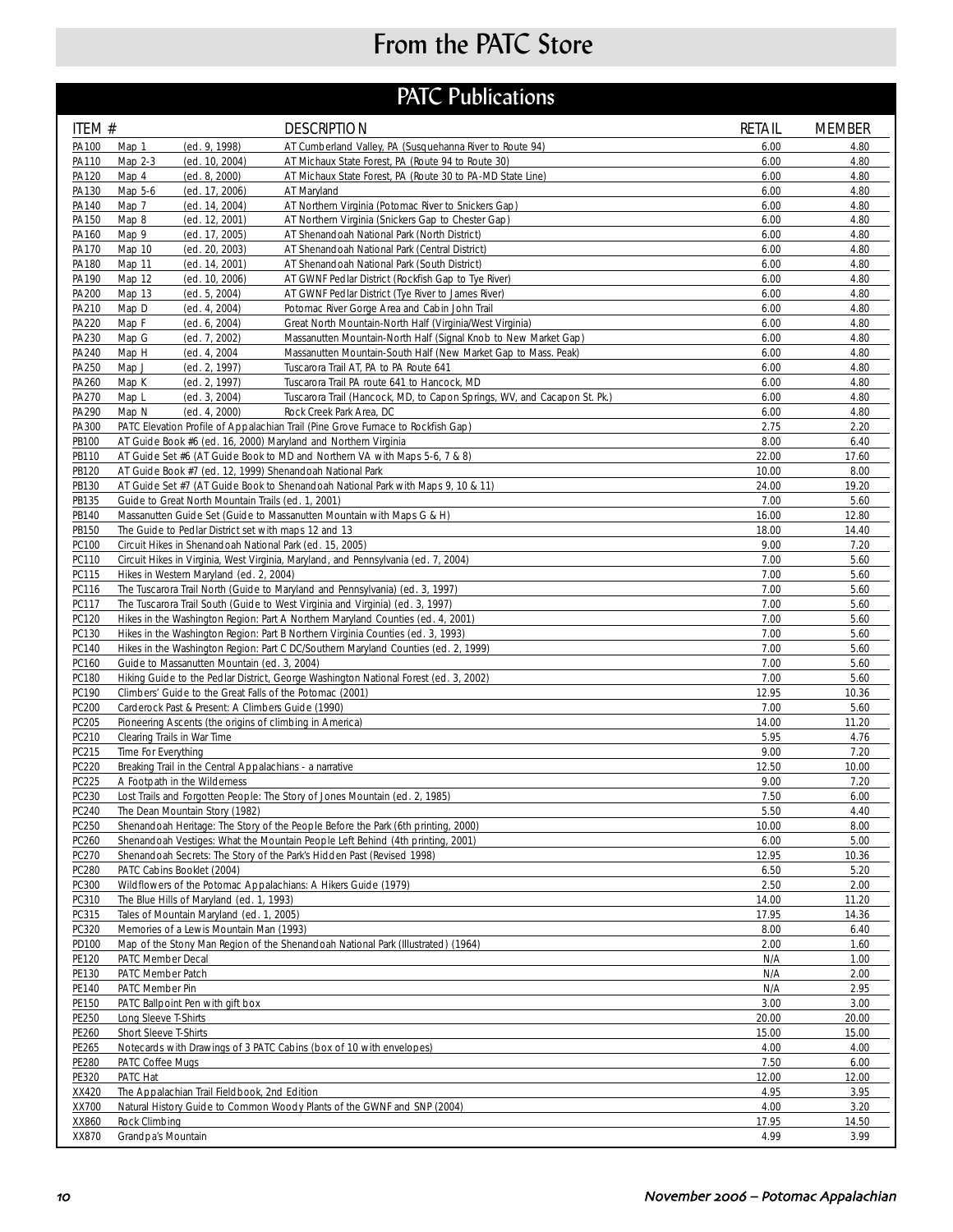## From the PATC Store

## Publications from Other Publishers

| <b>DESCRIPTION</b>                                    | RETAIL | <b>MEMBER</b> |
|-------------------------------------------------------|--------|---------------|
| 50 hikes in Northern Virginia                         | 13.00  | 10.40         |
| Appalachian Trail Names (David Edwin Lillard)         | 16.95  | 13.50         |
| Appalachian Trail Thru-Hikers' Companion              | 10.00  | 8.00          |
| Backpacker Magazine Guide to the AT                   | 16.95  | 13.56         |
| Camping and Backpacking with Children                 | 16.95  | 13.56         |
| Cross-Country Skiing                                  | 9.00   | 7.20          |
| Finding Wildflowers in Washington/Baltimore Area      | 15.95  | 12.76         |
| Food & Lodging Along the C&O Canal                    | 3.00   | 2.40          |
| Guide to the Mason-Dixon Trail System Map Series      | 15.12  | 12.60         |
| Grandpa's Mountain (Carolyn Reeder)                   | 4.99   | 3.99          |
| <b>Hikes to Waterfalls</b>                            | 3.00   | 2.40          |
| Hiking Guide to the Monongahela National Forest       | 12.00  | 10.00         |
| Hiking Virginia's National Forests                    | 10.00  | 8.00          |
| Hollow Boy By Rayner V. Snead                         | 13.95  | 11.16         |
| Insiders Guide to Virginia's Blue Ridge               | 15.00  | 12.00         |
| Lightly on the Land                                   | 19.95  | 15.95         |
| Moonshiner's Son by Carolyn Reeder                    | 4.79   | 3.99          |
| Mountaineering First Aid                              | 7.00   | 5.60          |
| Pennsylvania Hiking Trails                            | 10.00  | 8.00          |
| Rock Climbing (A Trailside How-to Guide) (Don Mellor) | 17.95  | 14.50         |
| The 18 Cabins of Old Rag                              | 6.00   | 6.00          |
| The Appalachian Trail Backpacker                      | 11.00  | 8.80          |
| The C&O Canal Companion                               | 23.50  | 19.60         |
| The New Appalachian Trail (Ed Garvey)                 | 14.95  | 11.95         |
| The Potomac River and the C&O Canal                   | 8.50   | 6.80          |
| There are Mountains to Climb                          | 12.95  | 10.36         |
| Towns along the Towpath                               | 14.00  | 11.20         |
| Towpath Guide to the C&O Canal                        | 14.00  | 11.20         |
| Trail Design, Construction and Maintenance            | 14.95  | 11.96         |
| Trails in Southwest Virginia                          | 6.95   | 5.50          |
| Undying Past of the Shenandoah National Park          | 18.95  | 15.16         |
| W & OD Railroad Trail Guide                           | 8.00   | 6.40          |
| Walker's Guide to Harpers Ferry                       | 8.00   | 6.40          |

| Walking The Appalachian Trail                  | 16.95 | 13.56 |
|------------------------------------------------|-------|-------|
| <b>Wilderness Navigation</b>                   | 9.95  | 8.00  |
| Workbook for Planning Thru-Hikes               | 6.00  | 4.80  |
| 184 Miles of Adventure (C&O Towpath)           | 4.75  | 3.80  |
|                                                |       |       |
| Appalachian Trail Poster Maps                  |       |       |
| AT strip map with forest green border 9" x 48" | 3.50  | 2.80  |
| AT Poster Map, Eastern Coastline               | 6.95  | 5.56  |
|                                                |       |       |
| Other AT Guide Books with Trail Maps           |       |       |
| AT Data Book (supplement to quide sets)        | 4.95  | 3.95  |
| Central Virginia                               | 18.00 | 14.40 |
| Maine                                          | 25.00 | 20.00 |
| Massachusetts-Connecticut                      | 20.00 | 16.00 |
| New Hampshire-Vermont                          | 17.00 | 13.60 |
| New York-New Jersey                            | 16.00 | 12.80 |
| North Carolina-Georgia                         | 25.00 | 20.00 |
| Pennsylvania                                   | 40.00 | 32.00 |
| Southwest Virginia                             | 17.00 | 13.60 |
| Tennessee-North Carolina                       | 25.00 | 20.00 |
| <b>Trails Illustrated Topo Maps</b>            |       |       |
| Shenandoah National Park                       | 9.00  | 7.20  |
| <b>Trinkets</b>                                |       |       |
| Appalachian Trail South Bandana                | 5.00  | 5.00  |
| Appalachian Trail Patch                        | 3.00  | 3.00  |
| <b>PATC Water Bottles</b>                      | 5.00  | 5.00  |
| Smokey the Bear Pins                           | 4.00  | 3.20  |
| Tuscarora Trail Patch                          | 2.00  | 2.00  |
| PATC Detachable Neck Lanyards                  | 5.00  | 5.00  |

## ORDER FORM

| NEW: Order online from our Web site! www.patc.net                                                                                                                                                                                                                                                                                                                                       |                                                                                                                                                                             |  |  |  |
|-----------------------------------------------------------------------------------------------------------------------------------------------------------------------------------------------------------------------------------------------------------------------------------------------------------------------------------------------------------------------------------------|-----------------------------------------------------------------------------------------------------------------------------------------------------------------------------|--|--|--|
| TELEPHONE Monday - Thursday, 7 p.m. - 9 p.m.<br>HOURS: Thursday - Friday, 12 noon - 2 p.m.<br><b>ORDERS TO:</b><br>703/242-0693 FAX 703/242-0968                                                                                                                                                                                                                                        | <b>SEND ALL PATC</b><br>$\Box$ member<br>$\Box$ non-member<br>118 Park Street, SE<br>$\Box$ please send membership<br>Vienna, VA 22180-4609<br>information and application  |  |  |  |
| For credit card orders (Visa or Mastercard only), please have all<br>information ready when you call.<br>Make checks payable to the Potomac Appalachian Trail Club (PATC).<br>Do not send cash, stamps, or C.O.D. orders. Please allow 3 weeks for delivery.<br>Orders may be shipped by UPS or First Class Mail.<br>Please include Shipping and Handling costs to expedite your order. | SHIPPING AND HANDLING<br>S & H Cost<br>Order Subtotal<br>Up to \$10.00<br>\$2.00<br>\$10.01 to \$25.00<br>\$4.00<br>\$25.01 to \$50.00<br>\$6.00<br>Above \$50.00<br>\$8.00 |  |  |  |
| <b>QUANTITY</b><br><b>DESCRIPTION</b><br>ITEM#                                                                                                                                                                                                                                                                                                                                          | <b>UNIT PRICE</b><br><b>TOTAL</b>                                                                                                                                           |  |  |  |
| Name:<br>Shipping Address:                                                                                                                                                                                                                                                                                                                                                              | Order Subtotal ________________<br>Grand Total for Order _____________<br><b>METHOD OF PAYMENT: D Visa</b><br><b>T</b> MasterCard                                           |  |  |  |
| City:                                                                                                                                                                                                                                                                                                                                                                                   | credit card number<br>expiration date (mth/yr.)                                                                                                                             |  |  |  |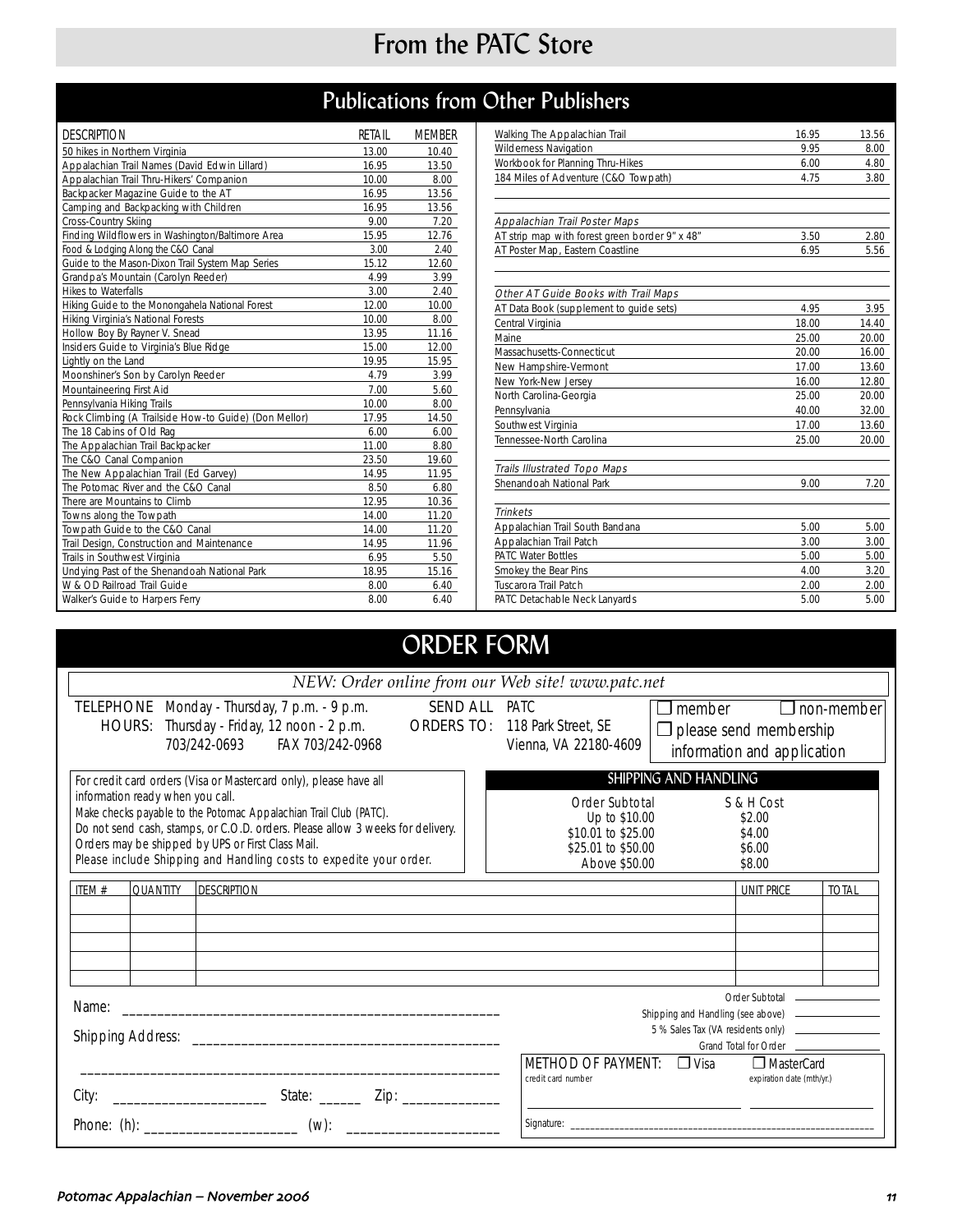### Charlottesville Chapter

The Charlottesville Chapter hikes every Saturday; summer, winter, and in between. Hikes are usually 8 to 10 miles with some shorter hikes. We usually maintain trails on the last Saturday of the month. Meet at Albermarle High School in Charlottesville at 9:00 a.m. with food and water for the day. The majority of hikes are in the South and Central Districts of SNP, with some in the North District and in George Washington National Forest. Our Chapter hikes are posted at www.avenue.org/patc/ future\_hikes.htm. INFO: Jere Bidwell 434/295-2143 or John Shannon 434/293-2953.

### North Chapter

The North Chapter of PATC conducts monthly trail work trips on the Maryland and Pennsylvania sections of the AT and on the Pennsylvania sections of the Tuscarora Trail. We also lead hikes on these and other trails. Maryland AT work trips are generally held on the first and third Saturdays – contact Nancy Hammond (mdtrail@yahoo.com) 301/739-0442 for information. Pennsylvania work trips are generally held on the AT on the first Saturday and on the Tuscarora on the third Saturday – contact Pete Brown (peter.brown4@worldnet.att.net) 410/343-1140. Pennsylvania AT work trips also include an optional Saturday evening dinner at the Gypsy Spring Cabin. For information on upcoming hikes, contact Chris Firme (bncfirme@innernet.net) 717/765-4833. For general chapter information, contact chapter president Pete Brown or visit the North Chapter home page (www.patc.net/ chapters/north/).

### Northern Shenandoah Valley Chapter

The Northern Shenandoah Valley Chapter sponsors hikes in national and state parks and forests in the Shenandoah Valley vicinity, open to the public, on a monthly basis except during the winter. Hikes are posted in the Forecast. Other activities are in the NSV Chapter Newsletter. For further information contact Betsy Fowler (efowler@shentel.net).

## KEY to Forecast Activities

All events are marked for easy identification. Late changes or cancellations are listed on the weekly information tape (703/242-0965), which is updated on Sunday evening for the following seven days. The Forecast can also be found on PATC's Web site at www.patc.net/activities/forecast.html.

- **A** Hiking Trips
- $\mathbf{\ddot{x}}$  Backpacking Trips
- $\mathcal{R}$  Trail Work Trips
- <u>d</u> Cabin/Shelter Work Trips
- $\ddot{\bullet}$  Special Events
- $\blacksquare$  Meetings
- $\mathscr O$  Classes
- **EX** K9 Trail Blazers (dogs permitted)

Note to all hike leaders: Please ask nonmembers on your hike if they would like to join PATC, then get names and addresses so a club volunteer can send them information packets. Thanks!

## **Chapters**

### Southern Shenandoah Valley Chapter

See www.ssvc.org or the one linked to the PATC Web site for descriptions of hikes and work trips. We usually hike in the southern and central districts of the SNP and in the GWNF. Contact the listed hike leader for information about a specific event, or contact Mark Gatewood 540/248-0442.

### West Chapter

The West Chapter meets twice a year in March and September. The Chapter maintains a section of the Black Locust circuit trail in Gambrill State Park near Frederick, Md. Work trips and hikes are usually scheduled monthly from March through December. We also lead overnight weekend trips for day hikes or backpacking. All activities are listed in the PA Forecast. For further information contact Dave Jordahl (westpatc@hotmail.com) 240/777-7741.

### Ski Touring Section

The Ski Touring Section has served since 1974 to introduce Washington area residents to crosscountry skiing and to provide cross-country skiing opportunities to experienced skiers. The Section sponsors winter weekend ski trips for all levels of skiers to nearby mountains in Maryland, West Virginia and Pennsylvania, as well as periodic social events year round. INFO: Bert Finkelstein (bertf@erols.com) 703/715-8534.

### Mountaineering Section

We're a diverse group of local Washington, DC area climbers. Young and old, male and female, crag rat, sport climber, and alpinist, active and armchair types – we all enjoy climbing in its many varieties. We also share common interests in promoting safe climbing, conserving the outdoors, developing new climbers' skills, representing the Washington area climbing community, and having fun! We provide instruction for those wanting to learn the basics – we're not a school, but we can get you started. We go climbing, either locally or further afield, nearly every weekend. In the winter we organize trips to the Ice Festivals in the Adirondacks and the White Mountains for beginning and advanced ice

climbers. For further information contact Dave Raboy (draboy@pattonboggs.com), or Vincent Penoso (vdotmatrix@gmail.com).

#### PATC Hikes

PATC offers organized hikes appealing to the diverse interests of our members. There are K-9 Hikes, which invite you to bring your favorite dog; Family Hikes tailored to kids; Natural History Hikes stalking the fascinating but often elusive flora and fauna of the region; hikes featuring varying levels of difficulty with the Easy Hikers, In-Between Hikers, and Vigorous Hikers; Birding Hikes with experts to help sight and identify our avian neighbors; Historical Hikes tracking littleknown structures in Shenandoah National Park; Series Hikes tracing the entire length of the Tuscarora Trail or the trails of Pennsylvania, section by section; Backpacking Hikes traversing the tracts of West Virginia and Southern Virginia; hikes scheduled for weekends; ones scheduled for weekdays; Geology Hikes led by experts from the Smithsonian focused on the unique stratigraphy of our area; Mushroom Hikes with mycologists; Waterfall Hikes to beat the summer heat; and Outreach Hikes to get together with the members of area groups like the Sierra Club or the Congressional Hikers. That is just to name a few. Check out the Forecast calendar and hear updates on the weekly tape (703/242-0965).

### Other Clubs' Hikes

Capital (www.capitalhikingclub.org) and Wanderbirds (www.wanderbirds.org) hike on Saturdays and Sundays, traveling by bus and leaving from downtown, with suburban stops as well. Center Club, Northern Virginia Hiking Club and Sierra Club hike on both Saturdays and Sundays using carpools, which often leave from a suburban Metro stop. Schedules are available at PATC Headquarters and are published in area newspapers on Fridays. The schedule of West Virginia Highland Conservancy outings in the Monongahela National Forest and surrounding areas is on their web site at www.wvhighlands.org.

Meetings

Meetings are held at PATC HQ, 118 Park Street, S.E., Vienna, Va., unless otherwise noted.

New Members (PATC) –

## First Wednesday

7:30 p.m. Want to learn more about the club? The best way is to attend a New Members meeting (but you don't have to be new). Refreshments served. Directions: Take Rt. 123 into Vienna, Va., and turn east on Park St. (Rt.675) to 118 Park St. on your left. INFO: Georgeann Smale (membership@patc.net) 301/581- 9584 or Pat Fankhauser (pfankhauser@patc.net).

### Mountaineering Section – Second Wednesday

8:00 p.m. – We meet every month on the second Wednesday except for August, unless noted in the Forecast. INFO: Dave Raboy (draboy@pattonboggs.com), or Vincent Penoso (vdotmatrix@gmail.com) or our Web site: www.potomacmountainclub.org

Shenandoah Mountain Rescue Group Business meeting - Last Tuesday of each month, 7:30 p.m. INFO: Doug Sigman (join@smrg.org), 703/255-5034, or www.smrg.org.

### PATC Council – Second Tuesday Meetings

The council meets at 7:00 p.m. sharp. The PATC Council meets every month to conduct business of the club and once a year for a dinner meeting. All members are always welcome. Come see how we make decisions about your club. INFO: Wilson Riley (wriley@patc.net) 703/242-0693 x11.

### Trail Patrol – First Tuesday

7:30 p.m., except January. Trail Patrol volunteers are PATC's goodwill trail ambassadors to the hiking public. They provide a visible, reassuring presence on the trails, and strive to educate the public on good hiking practices, minimum impact hiking, and camping ethics. Patrol members are trained in land navigation, emergency procedures, radio communications, and personal equipment. Some equipment and uniform items are provided upon completion of training. INFO: Katrina Hedlesky (trailpatrol@patc.net) 703/533-3652, or see our section in PATC's Web site: www.patc.net/ volunteer/trailpatrol.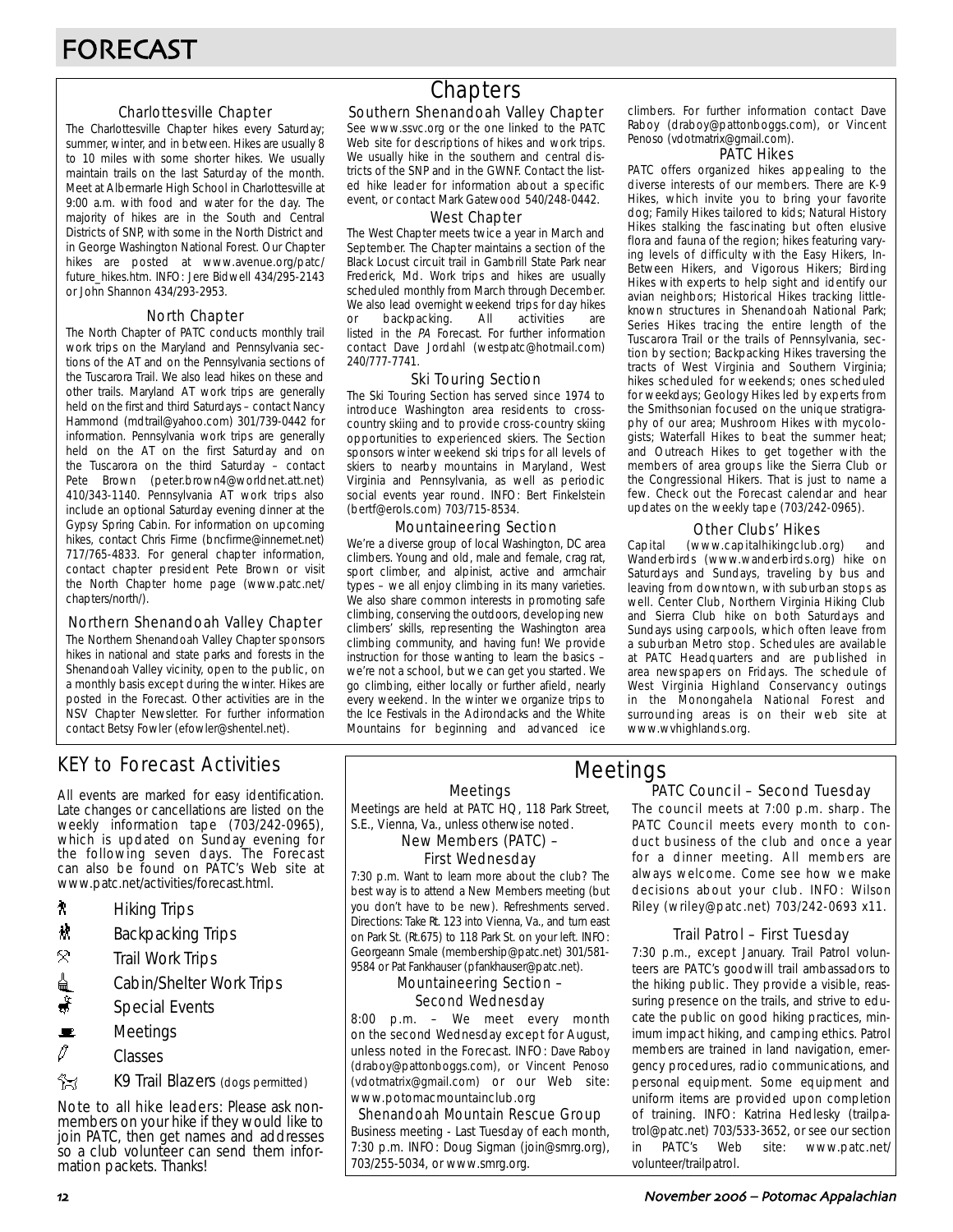## FORECAS

## November

#### 1 (Wednesday)

#### DEADLINE – December Potomac Appalachian Material due to editors 5:00 p.m.

All items for the next issue of the newsletter due. Send Forecast events to PA-Forecast@patc.net and all other articles to the editor at) PA@patc.net. NOTE: Do not send photos or articles to headquarters. E-mail for address.

### 1 (Wednesday)  $CLASS - GPS 101 (REI)$ Bailey's Crossroads, VA

7:30 p.m. Learn how GPS receivers work and what affects accuracy, as well as features, benefits and how to choose a model. We'll also include a brief overview of online resources and batteries, water and shock resistance and accessories. INFO: Mark Nelson (mnelson@rei.com) 703/379-9400.

## 1 (Wednesday)<br>∕≹ HIKE – Easy Hikers Lorton, VA

A one-way 4.5-mile historic and scenic hike at Laurel Hill, the former DC Lorton Prison area from Occoquan River to Silverbrook Road. Volunteers will carpool hikers to the trailhead. DIRECTIONS: From I-495 Capital Beltway, take I-95 south. After crossing the Occoquan River, take exit # 160 onto Rt.123 north and drive 1.5 miles (over the Occoquan River again) to park entrance on right. Go 1.5 miles to end of park road and turn right into large parking lot next to the ball fields. Bring lunch and water. Pets not allowed. Meet at Occoquan Regional Park, 9751 Ox Road (Rt. 123) at 10:15 a.m. INFO: Henri Comeau (hencom75@msn.com) 703/451-7965.

## 1 (Wednesday) ` HIKE - Midweek Hikers Location to be determined

The PATC Midweek Hikers carpool each Wednesday from the Washington, DC area to various trailheads. Hikes are at a moderate pace and about 8 to 12 miles in length with varied elevations. Current information, including meeting place, time, leader's name and phone number, and a detailed description of the hike are available on the PATC Activities Recording: 703/242-0965.

### 4 (Saturday)

#### ` HIKE – NSVC In-Between Hikers North District, Shenandoah National Park, VA

Jack Reeder History Hike in SNP. Another wondrous adventure bushwhacking with Jack. Come learn about the folks who inhabited the park, while visiting the remains of their homes and cemetery. Hike starts at 10:00 a.m. at Turnbridge Curve Parking Area on US 211. INFO: Betsy Fowler (betsy.fowler@ngc.com) 703/403-2919 or 540/933- 6136.

#### 4 (Saturday)  $\mathbf{\mathbf{\dot{w}}}$  MEETING – North Chapter Arendtsville, PA

3:00 p.m. North Chapter Fall at Gypsy Spring Cabin followed by supper. Reservations required for supper by Wednesday, Nov. 1. INFO: Pete Brown (peter.brown4@worldnet.att.net) 410/343-1140.

## 4 (Saturday)<br>
SPECIAL EVENT – Cross Country Ski Fair Vienna, VA

It's time to think snow! The Ski Touring Section (STS) opens the 2006 ski season with its annual Ski Fair your best opportunity to learn about and sign up for the great trips STS is considering for the 2006-07 season to destinations like Yellowstone Park, Vermont's Stowe area, and eastern Canada, as well



as our closer favorites like Canaan Valley, the Laurel Highlands, and Tug Hill. Meet the trip leaders and prospective ski buddies. See new ski gear and try out specially-priced fleece wear. Hear about the Ski-Dance Weekend and other special events and<br>training clinics. INFO: Al Larsen training (ALarsen120@aol.com) 703/807/1639 or Steve Bergstrom (skifisc1@yahoo.com) 301/564-9696, 12:30 p. m. - 4:30 p.m.

## 4 (Saturday) . TRAIL WORK TRIP - South Mountaineers AT, MD

The air is getting crisp, come out and enjoy the autumn colors. Work hard and get dirty like when you were a kid. We meet at 9:00 a.m. in Frederick County, Md. Please bring lunch, water, gloves and boots. Tools provided. INFO: Nancy Hammond (mdtrail@yahoo.com) 301/739-0442.

### 4 (Saturday) . TRAIL WORK TRIP – Yankee Clippers Appalachian Trail, PA

INFO: Pete Brown (peter.brown4@worldnet.att.net) 410/343-1140.

## 4 – 5 (Saturday – Sunday)<br>■ CABIN WORK TRIP – Vining Crew Stanardsville, VA

The Vining Tract Crew can always use additional sets of hands with cabin and trail maintenance and construction of Butternut Cabin. Community dinner follows Saturday evening happy hour. Community breakfast on Sunday. Overnight at Conley Cabin. INFO: Hugh Robinson, (mes.htr@verizon.net) 703/525-8726.

## 5 (Sunday) a CLASS – GPS 202 (REI) College Park, MD

4:30 p.m. This class is for GPS owners using their GPS for hiking, geocaching, or staying ìun-lost.î We cover plotting positions and routes using the UTM grid system on USGS maps and charts, and terminology, using UTM, creating routes and waypoints and following plotted routes. Classroom exercise followed by field exercise, weather permitting. Participants should be familiar with the basic operation of their GPS, entering numbers and text and using the display screens. Try to review the video tape for your GPS prior to the class. Bring your GPS, owner's manual and fresh batteries. INFO: Mark Nelson (mnelson@rei.com) 703/379-9400.

#### 5 (Sunday) ` HIKE – In-Between Hikers Springfield, VA

Enjoy the late fall in Pohick and South Run Valley Stream Parks with a 10-mile one-way hike at a moderate pace following the scenic water flow from Mercer and Burke Lakes on its way to the Chesapeake Bay watershed. For more information on the watershed, visit www.chesapeakebay.net and type in the hike or your zip code. Meet at 9:30 a.m. in the cul-de-sac nearest 8730 Wadebrook Terrace, zip: 22153. Bring water and lunch but no pets. Joint event with Sierra Club Comeau, (HenCom75@msn.com) 703/451-7965.

#### 7 (Tuesday) ` HIKE – Family Hike Sterling, VA

Come enjoy a kid-friendly circuit hike in beautiful Claude Moore Park. We will hike about 2.5 miles. We will picnic along the way, next to a pond. After the hike, we will enjoy the activities and turtles in their visitor center and/or visit the Loudoun Heritage Farm Museum located in the park. Park Web site: www.co.loudoun.va.us/prcs/parks/<br>claude.htm. INFO: Lauren Lang claude.htm. (at94L@netzero.com) 571/242-3950).

## 7 (Tuesday)<br>■ MEETING - Trail Patrol, 7:30 p.m.

## 8 (Wednesday) ` HIKE – Easy Hikers

Great Falls, MD

We will meet at 10:15 a.m. to hike about 4 miles from Carderock to Wide Water on the Towpath. Bring water and lunch. From Beltway take exit 41 onto Clara Barton Parkway towards Carderock. Take first exit and then turn left at Stop sign. Continue across the bridge into the park, then turn left and park at the end of the road. INFO: Helen Shaw 301/365-1933

8 (Wednesday) ` HIKE - Midweek Hikers Location to be determined

See Nov. 1 event for more information.

8 (Wednesday)<br>■ MEETING - New Members (PATC), 7:30 p.m.

### 10 (Friday)<br>┆ HIKE – In-Between Hikers Rosslyn, VA

The In-Between hikers will celebrate Veterans Day with a hike along the Potomac River on the Potomac Heritage Trail in Virginia and the Towpath of the C&O Canal in D.C., including the crossing of both Chain and Key bridges. Meet at 10:00 a.m. in the parking lot of Theodore Roosevelt Island off of northbound GW Parkway (there is no exit from the southbound GW Parkway). Easy walk from the Rosslyn Metro Station. Approximately 8 miles with some rocky sections and minor stream crossings. Bring water and lunch. This is a joint hike with the Sierra Club (MWROP). INFO: Gary Abrecht (GAbrecht@AOL.com) 202/546-6089

## 10 - 12 (Friday - Sunday)<br>● CABIN WORK TRIP – Argow Cabin South District, Shenandoah National Park, VA

Come help restore an old mid-1800's log cabin built by Confederate Soldier James Samuel Eaton. We will be replacing the old floor joists of the cabin and begin construction of the new privy. Communal meals for Sat. dinner, Sun. breakfast and Sun. lunch for a minimal fee. INFO: Jeff Testerman (jtest@ ntelos.net) 434/589-2081.

## 11 (Saturday) ` HIKE – Family Hike Fairfax Station, VA

Join us for a 4.5 mile loop around this pretty lake in Burke Lake Park. The trail is flat and mostly shaded but can take a long time with little ones. We hope to see many birds. The trail is jogging-stroller friendly.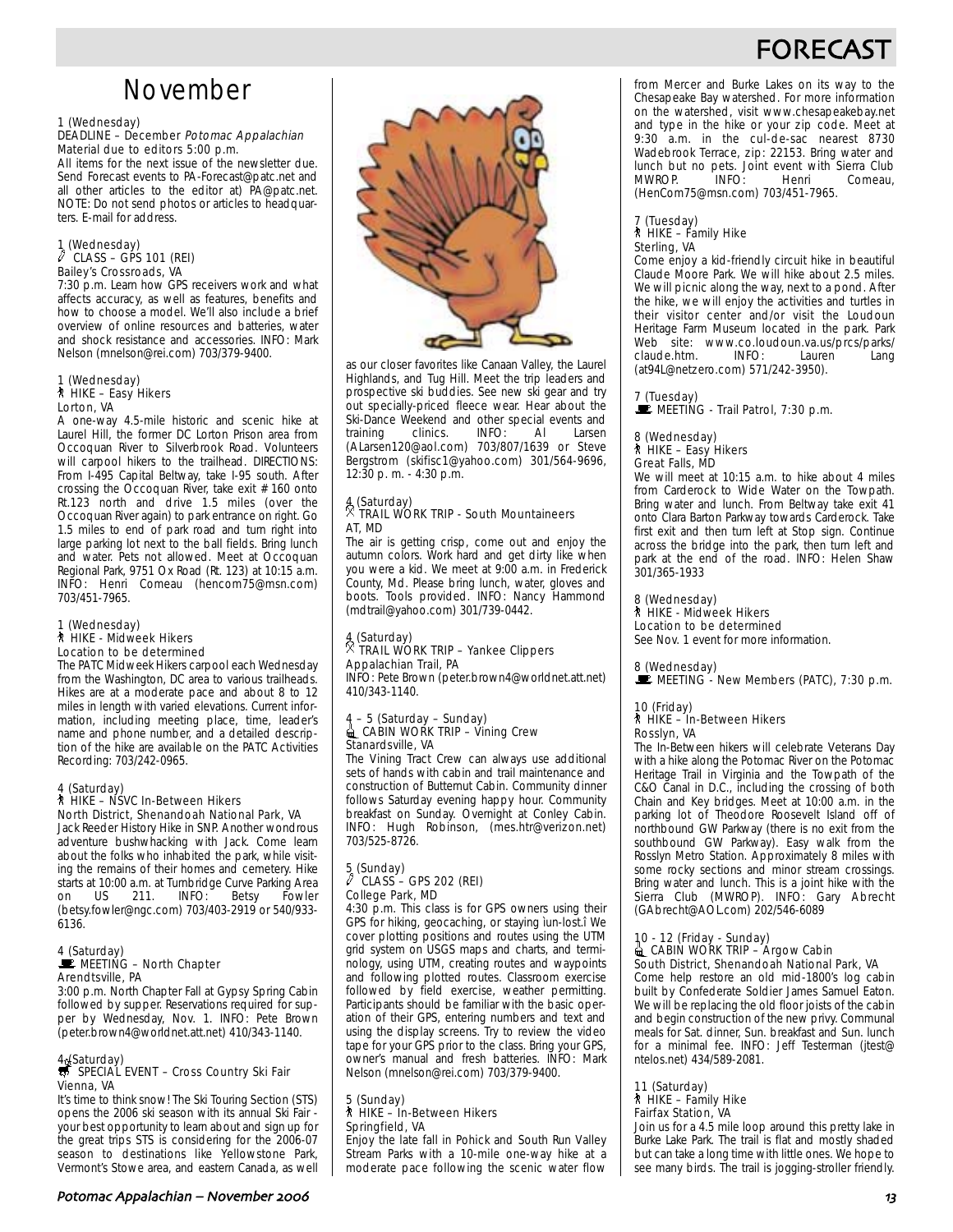# FORECAST

There is a playground near the end of the hike where we will stop and those that want can stay and play. Web site: www.fairfaxcounty.gov/<br>parks/burkelake/. INFO: Anne Regan parks/burkelake/. INFO: Anne Regan (anne.c.regan@verizon.net) 703/689-3883.

## 11 (Saturday)<br>१ HIKE – Long Distance New Market, VA

A 17-mile circuit hike that will begin at New Market Gap in Massanutten Mountain and proceed along the connector trail to the Massanutten Loop Trail. Ascending Waterfall Mountain, the hike will proceed along Kern Mountain to Jawbone Gap and cross Crisman Hollow Road to Duncan Knob. Total elevation gain 3,500 feet. Moderate pace, stopping at nature points of interest. Inexperienced hikers contact leader for details. INFO: William Needham (Needham82@aol.com) 410/884-9127.

#### 11 (Saturday) ` HIKE – North Chapter Cowens Gap, PA

Three Springs, PA. Pa. Rte. 944 to Pa. Rte. 475, 6.0 miles on Link Trail. INFO: Christopher Firme (bncfirme@innernet.net) 717/794-2855 after 6:00.

## 11 – 12 (Saturday – Sunday) . TRAIL WORK TRIP – Cadillac Crew North District, Shenandoah National Park, VA

Close out the season with the Cadillac Crew doing some erosion control on the AT in the SNP North District. Weather should be cool (no bugs) and the foliage still showing some color. Community meals on Saturday night and Sunday morning. Overnight at Rindt's house. INFO: Jon or Katherine Rindt (jkrindt@adelphia.net) 540/635-6351.

#### 14 (Tuesday)  $*$  HIKE – Family Hike Loudoun Heights, VA

Join us for a kid-friendly hike up to the Loudoun Heights overlook from Route 340. This short, but somewhat steep and rocky hike leads to a beautiful view of the town of Harpers Ferry. If trains are going by, we can watch them enter and exit a tunnel, and go across a bridge. This 1.5 mile out and back hike is designed for all ages, infant and up, but the trail is not jogging-stroller passable. INFO: Lauren Lang (at94L@netzero.com) 571/242-3950.

#### 14 (Tuesday)  $*$  HiKE – Family Hike McLean, VA

We will hike down the steep hillside in Turkey Run Park to the Potomac River and then along the river until we reach a stream with a cropping of rocks. We will hike back and up the hill. This hike is 3 miles and not jogging-stroller friendly. INFO: Jennifer Chambers (jpckjkkc1@starpower.net) 301/588-1716.

### 14 (Tuesday)<br>WE MEETING - Annual General Members Meeting, 7:00 p.m. See page 17 for more details.

#### 15 (Wednesday) ` HIKE – Easy Hikers Vienna, VA

An out-and-back 5-mile hike on natural and paved trails, mostly in Meadowlark Botanical Gardens Regional Park. We start outside of the park, about one mile from the entrance. DIRECTIONS: From I-495 Capital Beltway, exit 47A west onto route 7. Drive 4.5 miles through Tyson's Corner, turn left onto Beulah Rd. and go 2 miles to Meadowlark Rd. (pass the park entrance parking lot). Turn right at Meadowlark Rd and go less than 1 mile to Abbey Oak Drive, a residential area. Bring water. Lunch after hike will be at a nearby Vienna restaurant. Pets not allowed. Park fee: 55 and over, \$2.50. Meet at 10:15 a.m. INFO: Henri Comeau (hencom75@msn.com) 703/ 451-7965.

15 (Wednesday) ` HIKE - Midweek Hikers Location to be determined See Nov. 1 event for more information.

15 (Wednesday) MEETING - Mountaineering Section, 8:00 p.m.

## 17 – 19 (Friday – Sunday) ` HIKE – Assateague Island Chincoteague, VA

Hike and camp amid sand, surf, and wild ponies. Easy day hikes with Center Hiking Club. Low camping fees and optional seafood restaurants. INFO: Ed Evangelidi (edevange@localnet.com) or Jan Zaal 301/468-1896.

#### 18 (Saturday) ` HIKE – Natural History Hike North District, Shenandoah National Park, VA

PATC's own cultural resource specialist, Len Wheat, leads Bob Pickett and friends on a hike on and offtrail in the park. At a destination to be determined, we'll do our regular sauntering around, looking for home sites and learning about the park's history. Approximately 3 to 5 miles will be covered, although, with some bushwhacking involved, this should be considered a moderately difficult hike. INFO: Bob Pickett 301/681-1511.

#### 18 (Saturday) ` HIKE – Waterfall and Wildflower Series Central District, Shenandoah National Park, VA

A 15-mile circuit on the Slaughter, Appalachian, Bearfence and Conway River Trails to include the Devil's Ditch Falls. Total elevation gain is approximately 3400 feet. There will be over a mile of bushwhacking. PATC Map 10. Contact leader for details. INFO: Jack Thorsen (thorsen4@Juno.com) 703/339-6716.

### 18 (Saturday) . TRAIL WORK TRIP – Sugarloaf Mountain Comus, MD

We need help with tread work on a section of the Northern Peaks west trail on Sugarloaf Mountain in Comus, Md. We can use folks with all levels of ability, especially those with check dam and water bar building experience. Please contact Kathy Brumberger (kathybrum@comcast.net) 301/774-7412.

#### 18 (Saturday) . TRAIL WORK TRIP – Yankee Clippers Tuscarora Trail, PA

INFO: Pete Brown (peter.brown4@worldnet.att.net) 410/343-1140.

#### 18 (Saturday) WATER QUALITY MONITORING Location to be determined

Continuation of the fall 2006 PATC water quality monitoring season. Monitor water quality by collecting and identifying benthic macroinvertebrates residing in streams that run through PATC lands adjacent to the Tuscarora Trail. Location TBD dependent upon water levels. One or two of the three stream sites will be selected for monitoring about a week prior to October 15. The stream sites are located near Gore, VA; Hancock, MD; and Cowans Gap State Park (PA). Training for the assessment of physical features of the streams which affect the benthic communities will be held also. INFO: Dave Jordahl (westpatc@hotmail.com) 240/777-7741.

## 19 (Sunday) . TRAIL WORK TRIP – Gambrill State Park Frederick, MD

Ongoing trail maintenance projects at various locations within the park. Water bars need to be cleared, cribbing project on the Black and recently relocated section of the Blue trail need to be finished, and there are always a few water bars that need to be placed. Meet at 10:00 a.m. at the Nature Center. Dave Jordahl (westpatc@hotmail.com); 240/777-7741; Eric Creter @ Gambrill State Park ecreter@dnr.state.md.us; 301/293-4170.

### 19 (Sunday) . TRAIL WORK TRIP – South Mountaineers AT, MD

Everyone goes home happy and a bit tired from South Mountaineers events. We start at 9:00 a.m. in Frederick County. Why not join us? Bring water, lunch, boots and gloves. INFO: Nancy Hammond (mdtrail@yahoo.com) 301/739-0442.

### 19 (Sunday) . TRAIL WORK TRIP – West Chapter Frederick, MD

Ongoing trail maintenance projects at various locations within Gambrill State Park. Water bars need to be cleared, cribbing project on the Black and recently relocated section of the Blue trails need to be finished, and there are always a few water bars that need to be placed. Hopefully we will get enough of a turnout to spilt into two small crews for greater productivity. Meet at 10:00 a.m. at the Nature Center. INFO: Dave Jordahl (westpatc@ hotmail.com) 240/777-7741 or Eric Creter (ecreter@dnr.state.md.us) 301/293-4170.

#### 21 (Tuesday) ` HIKE – Family Hike Great Falls, VA

Join us in Riverbend Park for a preschool-style scavenger hunt along this jogging-stroller passable trail. This 2.5 mile hike follows the Paw Paw Passage Trail down to a pond, then along the Potomac Heritage Trail along the river. INFO: Lauren Lang (at94L@ netzero.com) 571/242-3950.

#### 22 (Wednesday) ` HIKE – Easy Hikers Triangle, VA

We will hike approximately 5 miles over gently rolling terrain in Prince William Forest Park. Meet at 10:15 a.m. at the Visitor Center. Take I-95 South to exit 150B (about 32 miles from D.C.); then continue to park entrance, second right. Park at Visitor Center lot. Bring lunch and water. INFO: Sylvia Peterson (swholton2@cs.com) 202/547-8052.

#### 22 (Wednesday) ` HIKE – Midweek Hikers Location to be determined

See Nov. 1 event for more information.

#### 26 (Sunday) ` HIKE – Sunday Hikers Washington, DC

Work off a little of that Thanksgiving Day turkey on this local, holiday-weekend hike in the southern section of Rock Creek Park. We'll hike approximately 7 miles, at a moderate level of difficulty. There are 7 at-grade stream crossings. Holiday travel woes will be avoided as we will be starting the hike from a nearby Metro station. No pets. INFO: Vince Ferrari (vincentferrari@gmail.com) 301/249-2210.

## 28 (Tuesday)

` HIKE – Family Hike Round Hill, VA

Join us for a kid-friendly hike on the AT. This circuit hike will be about 2.5 miles long. We will hike up to Bear Rocks, where the young and young at heart can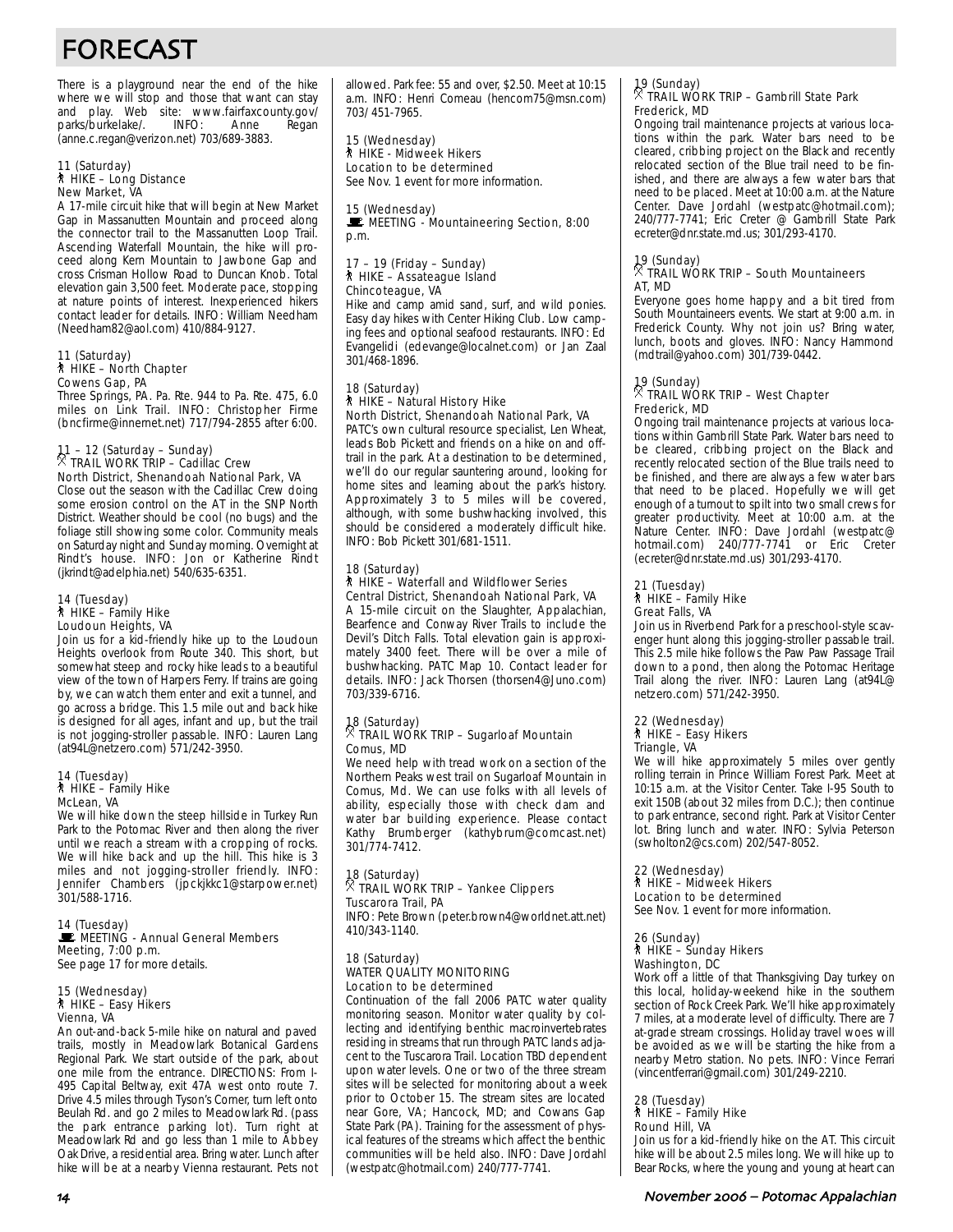climb up, over, and all around the rocks. Then we will hike over to Bear's Den Hostel, around the historical trail, and back to the rocks. INFO: Lauren Lang (at94L@netzero.com) 571/242-3950.

#### 28 (Tuesday) ` HIKE – Family Hike Silver Spring, MD

Hiking on the Northwest Branch Trail, we will hike on the northeast side of the branch. The trail on this side offers undulations along the branch. We will witness a lot of beaver activity on this trail. We will hike 2-3 miles (or as long as the group wants) on trail that is not jogging-stroller passable. INFO: Jennifer Chambers (jpckjkkc1@starpower.net) 301/588-1716.

#### 28 (Tuesday) MEETING - Shenandoah Mountain Rescue Group (Business meeting), 7:30 p.m.

#### 29 (Wednesday) ` HIKE – Easy Hikers Potomac, MD

We will do a circuit hike of about 4 miles in Blockhouse Point Park, with an ascent/descent total of about 100 ft. We should have good views with the leaves down. Bring lunch and water. Meet at 10:15 a.m. at the River Road parking lot, 2 miles beyond Pennyfield Lock on the left. INFO: Carol Niedzialek (cactus41@earthlink.net) 301/949-9729.

### 29 (Wednesday) ` HIKE - Midweek Hikers Location to be determined

See Nov. 1 event for more information.

## 29 (Wednesday)<br>S SPECIAL EVENT – 50 State Highpoint Adventures (REI) Bailey's Crossroads, VA

7:30 p.m. Whether you are a couch potato driving to Florida's 345-foot Britton Hill or a serious mountaineer climbing Alaska's 20,320-foot Mt. McKinley, there is an adventure waiting when you visit a State highpoint. Join Dave Green as he reviews 40 years of adventures that have taken him to the highest point of each of the fifty states. Learn about the Highpointers Club that is devoted to climbing and preserving state highpoints. It's not just the highpoint, it's also the adventure getting there. Keep Klimbin'! INFO: Mark Nelson (mnelson@rei.com) 703/379-9400.

## 30 (Thursday) a CLASS – Appalachian Trail Gems (REI) Fairfax, VA

7:30 p.m. Take a taste of the renown Appalachian Trail, the nation's longest marked footpath, and first national scenic trail, with Caleb McCallum, as he recounts his inspiring adventures and offers insight and advice for planning your own AT journey. With a slide show and special advice on ultra light trekking. INFO: Mark Nelson (mnelson@rei.com) 703/379-9400.



## December

### 1 (Friday)

#### DEADLINE – January Potomac Appalachian Material due to editors 5:00 p.m.

All items for the next issue of the newsletter due. Send Forecast events to PA-Forecast@patc.net and all other articles to the editor at PA@patc.net. NOTE: Do not send photos or articles to headquarters. E-mail for address.

## 1  $\frac{1}{\sqrt{5}}$  2 (Friday – Saturday)<br>
SPECIAL EVENT – NSVC Retreat Fort Valley, VA

The Northern Shenandoah Valley Chapter will hold its annual retreat at Glass House. Meeting and potluck dinner on Saturday night. INFO: Betsy Fowler (betsy.fowler@ngc.com) 703/403-2919 or 540/933-6136.

#### 2 (Saturday)  $*$  HIKE – Family Hike Centreville, VA

We'll do a 2 mile loop in Eleanor Lawrence Park. Jogging-stroller passable with some log stairs to navigate. The trail is wooded and mostly flat. We'll walk over to a pond that is filled with creatures. We can check out the nature center to explore after the hike. Web site: www.fairfaxcounty.gov/parks/ecl/. INFO: Anne Regan (anne.c.regan@verizon.net) 703/689-3883.

## 2 – 3 (Saturday – Sunday) a CLASS – Wilderness First Aid (WSC) Alexandria, VA

A program of the Wilderness Safety Council, this eighteen-hour class includes classroom study, hands-on practice, and results in a two-year certification. The cost is \$160. More information and registration at: http://wfa.net. INFO: Christopher Tate 703/836-8905.

## 3 (Sunday) . TRAIL WORK TRIP – South Mountaineers Appalachian Trail, MD

Join us for a fun-filled event involving dirt and teamwork. Newcomers always welcomed. We meet in Frederick County, MD at 9:00 a.m. Please bring layers if it is chilly; water, lunch, gloves, boots. INFO: Nancy Hammond (mdtrail@yahoo.com) 301/739-0442.

#### 5 (Tuesday) a CLASS – Introduction to GPS (REI) Fairfax, VA

7:30 p.m. Curious about GPS and wondering which model will fit your needs? This introductory clinic will show you how they work and what affects accuracy. We'll cover different features, uses, software, and new product on the market. A great leadin class to REI Outdoor School GPS Navigation and Geocaching. INFO: Mark Nelson (mnelson@rei.com) 703/379-9400.

#### 5 (Tuesday) ` HIKE – Family Hike Great Falls, VA

Come join us for an exciting, kid-friendly hike. We will hike along the River Trail, with great views of the Potomac River along Mather Gorge. This 3-mile circuit hike is not jogging-stroller passable. After the hike, we will do a craft inside the visitor center. Web site: www.nps.gov/gwmp/grfa/. INFO: Lauren Lang (at94L@netzero.com) 571/242-3950.

5 (Tuesday)  $\mathbf{\mathbf{\mathbf{\mathbb{E}}}}$  MEETING - Trail Patrol, 7:30 p.m.

## 6 (Tuesday) a CLASS – Introduction to GPS (REI) Rockville, MD

7:30 p.m. Curious about GPS and wondering which model will fit your needs? This introductory clinic will show you how they work and what affects accuracy. We'll cover different features, uses, software, and new product on the market. A great leadin class to REI Outdoor School GPS Navigation and<br>Geocaching. (INFO: Mark Nelson Geocaching. INFO: Mark Nelson (mnelson@rei.com) 703/379-9400.

#### 6 (Wednesday) ` HIKE - Easy Hikers Vienna, VA

We will hike about 5 miles along Difficult Run on the Cross County Trail from Tamarack Park to Brown's Mill Road with one stream crossing, and return. If the weather is good, we can eat picnic style in the Park. Please bring water, lunch and a drop cloth or blanket. Directions: Dulles Access Road to Exit 14 South (Hunter Mill Road), one mile to Tamarack Drive, left on Tamarack to first right onto Horseback Trail, to the cul-de-sac. OR Route 66 to Exit 60 (Route 123), north to Hunter Mill Road turning left or north, three miles to a right on Tamarack Drive, to first right onto Horseback Trail, to the cul-de-sac at the end of Horseback. Meet at 10:15. INFO: Charlie Balch (CABalch@aol.com) 703/242-7277.

### 6 (Wednesday)

` HIKE - Midweek Hikers Location to be determined

See Nov. 1 event for more information.

## 6 (Wednesday)

 $\mathbf{\mathbb{E}}$  MEETING - New Members (PATC), 7:30 p.m.

### 9 (Saturday)

` HIKE – Long Distance

Central District. Shenandoah National Park, VA

A 16-mile circuit hike that will ascend Leading Ridge Trail to the AT, proceeding north to connect to the Hazel Mountain Trail. The return will be via Hannah Run Trail and Crusher Ridge Trail. Total elevation gain 3,500 feet. Moderate pace, stopping at nature points of interest. Inexperienced hikers contact leader for details INFO: William Needham (Needham82@aol.com) 410/884-9127.

## 9 – 10 (Saturday – Sunday) . TRAIL WORK TRIP – Cadillac Crew Harpers Ferry, WV

If you have been out on at least one work trip with the Cadillac Crew this year, please join us and help celebrate the holidays and another great year of trail work. The Crew will set up the Christmas decorations for Highacre on Friday night, do some yard work on Saturday and Sunday, or some trail work nearby, and there will be opportunities to visit historic Harpers Ferry and local hiking trails. Community meals on Saturday night and Sunday morning. Overnight at Highacre house. INFO: Jon or Katherine Rindt (jkrindt@adelphia.net) 540/635-6351.

### 10 (Sunday) ` HIKE – North Chapter

## Appalachian Trail, MD

Starting in Burkittsville, we'll hike from Gathland State Park to Harpers Ferry WV. 10.0 miles. INFO:<br>Christopher Firme (bncfirme@innernet.net) (bncfirme@innernet.net) 717/794-2855 after 6:00 p.m.

## 10 (Sunday)

#### ` HIKE – Sunday Hikers Thurmont, MD

Join us for this moderate-to-strenuous circuit in Maryland's Catoctin Mountains. In addition to the spectacular vista from Chimney Rock, we'll see Cunningham Falls as well. Total elevation change is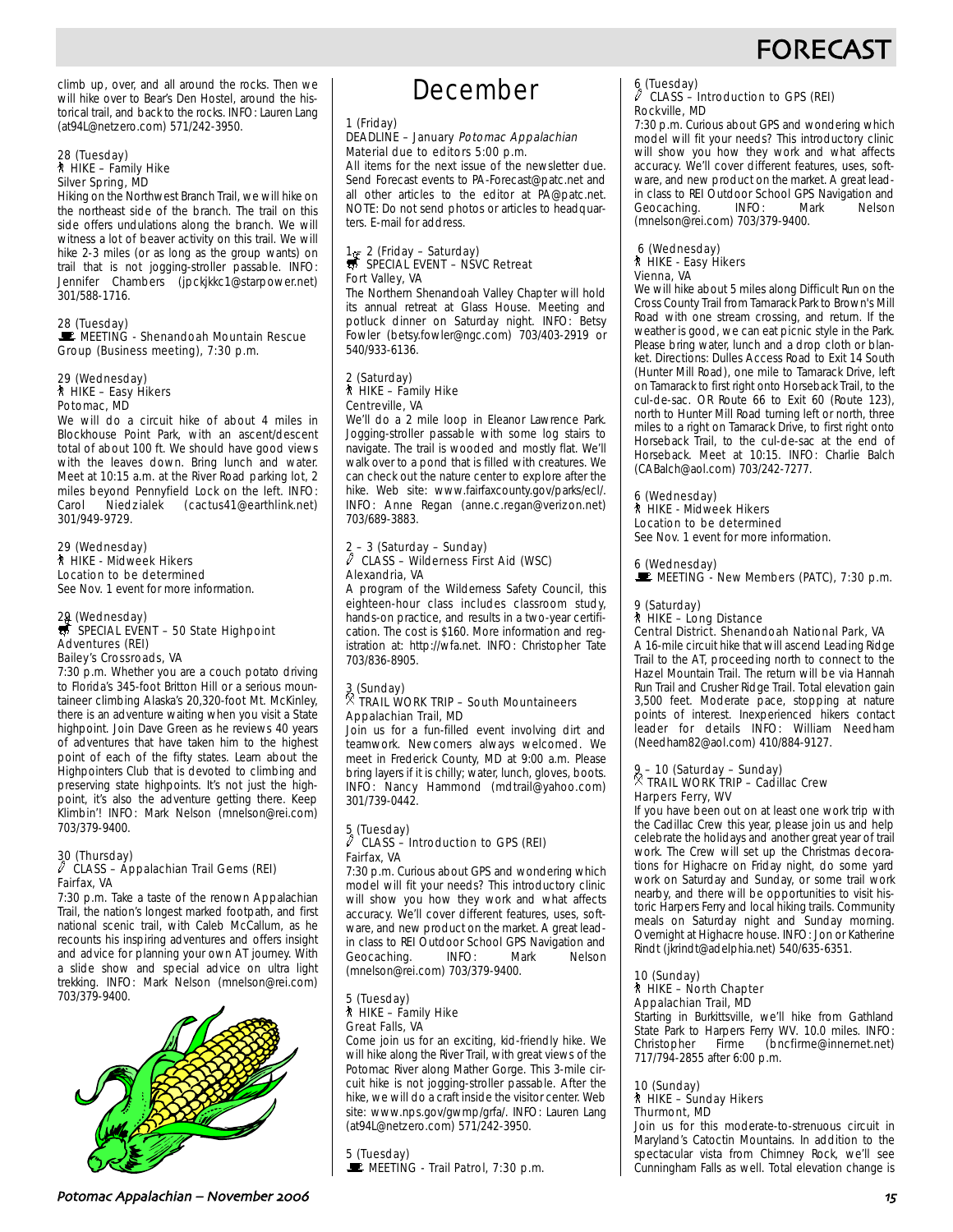# FORECAST

approximately 1200 feet. No pets. INFO: Vince Ferrari (vincentferrari@gmail.com) 301/249-2210.

## 10 (Sunday) . TRAIL WORK TRIP – South Mountaineers Appalachian Trail, MD

The South Mountaineers' final event of 2006; please bring lunch, water, gloves, boots and layers for the chillier air. Thanks to all who volunteered this year. Enjoy the Holiday season and see you again in 2007. INFO: Nancy Hammond (mdtrail@yahoo.com) 301/739-0442.

## 12 (Tuesday) a CLASS – Intro to Snowshoeing (REI) Fairfax, VA

7:30 p.m. Don't let a little snow keep you inside! Winter hiking gives us the opportunity to see things we can't in the warmer weather – animal tracks, views through leafless trees, crystal clear evening skies, and the trails are less crowded. And snowshoeing is a great way to get around. We'll show you how to select the right shoes and share some of our favorite destinations for the season. INFO: Mark Nelson (mnelson@rei.com) 703/379-9400.

#### 12 (Tuesday) ` HIKE – Family Hike Greenbelt, MD

We will hike a 3-mile circuit hike in the woods just off the Beltway and the Baltimore-Washington Pkwy. This hike is not jogging-stroller passable. INFO: Jennifer Chambers (jpckjkkcl@starpower.net) 301/588-1716.

#### 12 (Tuesday) ` HIKE – Family Hike Neersville, VA

Get away from the hustle and bustle at the Blue Ridge Center for Environmental Stewardship, a serene 900-acre land in northwestern Loudoun County. We will hike about 2-3 miles, depending on the desires of the group. This circuit hike passes a small pond, continues along a beautiful stream, and passes several old cabins. The trail is jogging-stroller passable, with a few short, steep hills. Web site: www.blueridgecenter.org/. INFO: Lauren Lang (at94L@netzero.com) 571/242-3950.

12 (Tuesday)  $\mathbb{E}$  MEETING - PATC Council, 7:00 p.m.

## 13 (Tuesday) a CLASS – Intro to Snowshoeing (REI) Rockville, MD

7:30 p.m. Don't let a little snow keep you inside! Winter hiking gives us the opportunity to see things we can't in the warmer weather – animal tracks, views through leafless trees, crystal clear evening skies, and the trails are less crowded. And snowshoeing is a great way to get around. We'll show you how to select the right shoes and share some of our favorite destinations for the season. INFO: Mark Nelson (mnelson@rei.com) 703/379-9400.

#### 13 (Wednesday) ` HIKE - Easy Hikers Glover Archbold Trail, DC

Hike 4 easy miles along Foundry Branch from Van Ness Street, NW to Georgetown. After lunch in the Georgetown Park Mall Food Court, all decorated for the holidays, we will return to our starting point by Metrobus. Bring \$1.25 (or 60 cents for seniors) exact change for fare. Meet at 10:15 a.m. on the parking lot of the National Presbyterian Church, Van Ness Street entrance. Please carpool – space on lot is limited. Directions: From Maryland take Wisconsin Avenue (MD Rte 355) inbound from the Beltway about 5 miles to a right turn on Van Ness. Go one block to church parking lot on left. From Virginia cross Key Bridge, turn right on M street. Move immediately to the left lane, and turn left on 33rd street. Follow it until it merges on to Wisconsin Avenue. Proceed 2+ miles to a left turn on Van Ness Street. Church parking lot is one block on the left. Bring water. Hike is canceled if DC public schools are closed due to inclement weather. INFO: Gary Abrecht (GAbrecht@AOL.com) 202/546-6089. Cell phone day of hike: 202/365-2921.

13 (Wednesday) ` HIKE - Midweek Hikers Location to be determined See Nov. 1 event for more information.

13 (Wednesday)<br><u>Section</u>, B. 2001, Mountaineering Section, 8:00 p.m.

#### 14 (Thursday) ` HIKE – Family After-School Hike Loudoun Heights, VA

Join us for a kid-friendly hike up to the Loudoun Heights overlook from Route 340. This short, but somewhat steep and rocky hike leads to a beautiful view of the town of Harpers Ferry. If trains are going by, we can watch them enter and exit a tunnel, and go across a bridge. This 1.5 mile out and back hike is designed for all ages- infant and up, but the trail is not jogging-stroller passable. This hike is designed as a family activity, so an adult must accompany children. INFO: Lauren Lang (at94L@netzero.com) 571/242-3950.

#### 16 (Saturday) ` HIKE – Family Hike Fairfax, VA

Join us for a 2-mile loop around Lake Royal that is jogging-stroller friendly, regular stroller passable. There are a few steps to go up and down. We'll hike around a beautiful lake, where we usually see a lot of wildlife. Mostly shaded with a few sunny areas. There's a playground half-way around where we will stop to play and snack. INFO: Anne Regan (anne.c.regan@verizon.net ) 703/689-3883.

#### 16 (Saturday) ` HIKE – Natural History Hike North District, Shenandoah National Park, VA

Park Backcountry Wilderness and Trails Manager, Steve Bair, leads Bob Pickett and friends on a hike on and off-trail in the Park. At a destination to be determined, we'll do our regular sauntering around, looking for home sites and learning about the Park's history. More information next month. INFO: Bob Pickett 301/681-1511

#### 16 (Saturday) ` HIKE – Waterfall and Wildflower Series North District, Shenandoah National Park, VA A 15-mile circuit in the on the Appalachian, Bluff,

Jordan River, and Mount Marshall Trails with about a one-mile round trip bushwhack to the falls on the Jordan River. Total elevation gain is 2800 feet. There will be less than a mile of bushwhacking. PATC Map 9. Contact leader for details. INFO:Jack Thorsen (thorsen4@Juno.com) 703/339-6716.

#### 19 (Tuesday) ` HIKE – Family Hike Leesburg, VA

Come explore the beautiful Rust Wildlife Sanctuary. We will hike down to a pond, through the woods and an open meadow. This kid-paced circuit hike will be about 1.5 miles long. The trail is joggingstroller passable. Web site: www.audubonnaturalist.org/cgi-bin/mesh/sanctuaries/rust\_va. INFO: Lauren Lang (at94L@netzero.com) 571/242-3950.

#### 20 (Wednesday) ` HIKE – Easy Hikers Washington, DC

A 4.5-mile hike from the Ellipse to Union Station. Meet at 10:15 a.m. at Smithsonian Mall Metro. View National Christmas Tree, then walk to base of Lincoln Memorial, down Smithsonian Mall by World War II Memorial, to U.S. Capitol to see Capitol Holiday Tree. End at Union Station, decorated in holiday splendor, and enjoy seasonal model train display. Eat lunch in food court before dispersing. INFO: Jim Flanigan (jflanigan@aol.com) 202/554-3775.

#### 20 (Wednesday) ` HIKE - Midweek Hikers Location to be determined

See Nov. 1 event for more information.

#### 26 (Tuesday) ` HIKE – Family Hike Washington, DC

We will walk 1.5 miles around the Kenilworth Aquatic Gardens and out to the Anacostia River on the boardwalk to view the river's winter activities. If it is a mild, sunny day, we will find many turtles. This is stroller-friendly. INFO: Jennifer Chambers (jpckjkkc1@starpower.net) 301/588-1716.

### 26 (Tuesday)

**WEETING - Shenandoah Mountain Rescue** Group (Business meeting), 7:30 p.m.

27 (Wednesday) ` HIKE - Midweek Hikers Location to be determined See Nov. 1 event for more information.

30 (Saturday) ` HIKE – Family Hike Rosslyn, VA

Take a break from the holidays and get some fresh air. We'll do a jogging-stroller friendly 2-mile loop around Roosevelt Island. The walk is pleasant with pretty views and fun boardwalks. If it's not too cold we'll picnic in the memorial area after the hike. Web site: http://www.nps.gov/this/. INFO: Anne Regan (anne.c.regan@verizon.net ) 703/689-3883. ❏

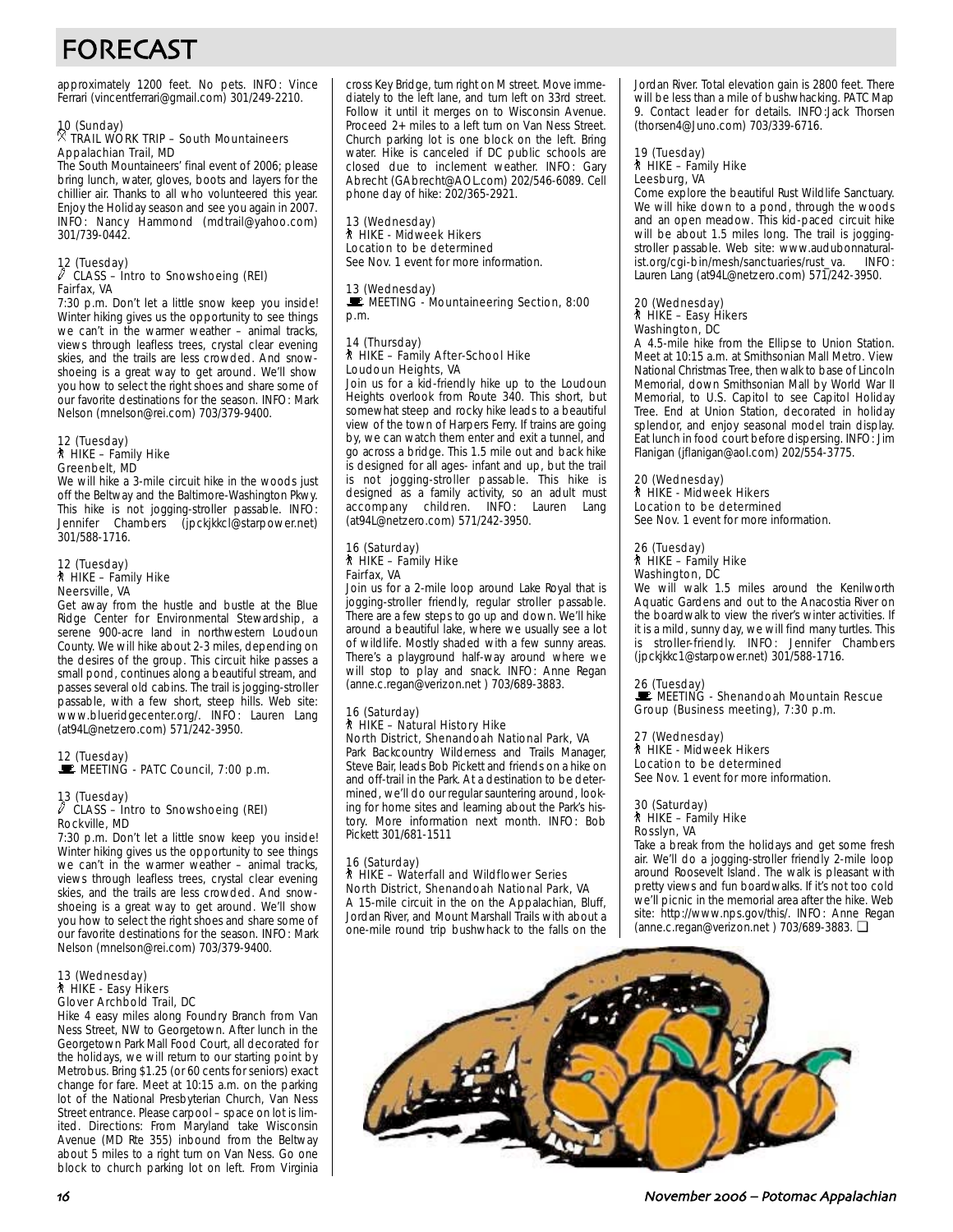## 79th Annual Club Dinner and Meeting - Nov. 14 at the Atrium

Come out and join in the fun at our 79th Annual Meeting/Dinner!<br>Mark your calendar now and sign up for PATC's 2006 Annual Meeting/Dinner on Tuesday, Nov. 14 in Vienna to celebrate our 79th year. We will begin at 6:00 p.m. with a social gathering, including a beer and wine cash bar, followed by a buffet-style dinner. The cost is \$35 per person in advance and \$45 at the door (children \$20). The event this year will again be held at the beautiful Atrium of the Northern Virginia Regional Park Authority located next to the Meadowlark Botanical Gardens on Beulah Road in Vienna.

Our speaker this year will be Robert Kapsch, retired NPS Senior Scholar in Historic Architecture and Engineering. The author of *Canals and The Monacacy Aqueduct on the Chesapeake and Ohio Canal,* he will be giving a presentation on the lost and forgotten engineering achievements of the C&O Canal. There will be displays from various committees featuring their activities. When you look them over, you just may find a new volunteer interest.

The Atrium is located next to the Meadowlark Gardens at 9750 Meadowlark Gardens Court just off Beulah Road, Vienna, Va. Take I-495 to Northern Virginia to the Vienna/Tyson's Corner/Rte. 123 exit. From Rte. 123, turn right onto Courthouse Road. Then go through the stop sign and continue on Beulah Road. The Gardens are on the left. Shuttle service will be available at 5:00 p.m. and 6:00 p.m. at the Vienna Metro station. Please call Pat Fankhauser at 703/242-0693, Ext. 17 if you will be using the shuttle service OR if you can volunteer to be the driver for this service.

Reserve your seat by completing and mailing the attached form no later than Nov. 1, 2006. Space is limited. As always, we will need a lot of volunteers to help coordinate a successful event. If interested, please contact Pat Fankhauser at 703/242-0693, Ext. 17 or pfankhauser@patc.net ❏

## Registration for PATC's 79th Annual Meeting/Dinner

| Tuesday, Nov. 14, 2005, from 6:00 p.m. to 9:30 p.m., at the Northern Virginia Regional Park Authority's Atrium at Meadowlark Gardens. For more infor- |                |                                                                                                       |                                                                                                                                                           |  |
|-------------------------------------------------------------------------------------------------------------------------------------------------------|----------------|-------------------------------------------------------------------------------------------------------|-----------------------------------------------------------------------------------------------------------------------------------------------------------|--|
| mation, please contact Pat Fankhauser at 703/242-0315, Ext. 17, or pfankhauser@patc.net. Space is limited. Come on out to help us celebrate 79 years! |                |                                                                                                       |                                                                                                                                                           |  |
| Name:                                                                                                                                                 |                | , entreè preference (choose one)                                                                      |                                                                                                                                                           |  |
| $\Box$ vegetarian                                                                                                                                     | $\Box$ chicken | $\Box$ beef                                                                                           |                                                                                                                                                           |  |
| Name:                                                                                                                                                 |                | , entreè preference (choose one)                                                                      |                                                                                                                                                           |  |
| $\Box$ vegetarian                                                                                                                                     | $\Box$ chicken | $\Box$ beef                                                                                           |                                                                                                                                                           |  |
| Daytime phone number:                                                                                                                                 |                |                                                                                                       |                                                                                                                                                           |  |
|                                                                                                                                                       |                |                                                                                                       | Please enclose a check in the amount of \$35 (or list your credit card information below) per attendee for dinner, \$20 for children 14 and under. If you |  |
|                                                                                                                                                       |                |                                                                                                       | wish to attend the meeting and not have dinner, please contact Pat Fankhauser and let her know you will be coming.                                        |  |
|                                                                                                                                                       |                | Here is an additional \$79 for the Trail Land Acquisition Fund for 79 years of service on the trails. |                                                                                                                                                           |  |
| Sorry, I can't attend the banquet, but here is \$79 to support PATC's Trail Land Acquisition Fund.                                                    |                |                                                                                                       |                                                                                                                                                           |  |
| For 79 years PATC has led hikes; constructed and renovated shelters and cabins; mapped the trails; taught trail construction, safety, and conserva-   |                |                                                                                                       |                                                                                                                                                           |  |
| tion; and built and cleared the trails in rain, snow, and sunshine. Your contribution will be used to enhance those activities. Let's celebrate as we |                |                                                                                                       |                                                                                                                                                           |  |
| move into our 80th year!                                                                                                                              |                |                                                                                                       |                                                                                                                                                           |  |
| VISA/MasterCard Number:                                                                                                                               |                |                                                                                                       |                                                                                                                                                           |  |
| Signature:                                                                                                                                            |                |                                                                                                       |                                                                                                                                                           |  |
|                                                                                                                                                       |                |                                                                                                       |                                                                                                                                                           |  |
| Mail to:<br>PATC - Annual Meeting/Dinner 2006, 118 Park Street, SE, Vienna, Virginia 22180 Attn: Pat Fankhauser, Membership Coordinator               |                |                                                                                                       |                                                                                                                                                           |  |
| Because PATC pays for dinners in advance, no refunds after Nov. 1, 2006.                                                                              |                |                                                                                                       |                                                                                                                                                           |  |



As this season of cold conditions nears, we think about how fortunate we are to be able to keep warm and dry. Yet we know there are those who are unable to obtain adequate clothing to be protected from the elements. PATC will accept CLEAN USED or NEW hiking socks, wool or otherwise, in the collection box in the front foyer of the Headquarters building in Vienna, Va., until Jan. 1. The collected socks will then be distributed to local churches and halfway houses. Please help with your gift of "Heart and Sole" to support and care for the homeless in our community. —*Pat Fankhauser, Membership Coordinator*

# Chainsaw Course

# *Nov. 4-5, 2006* Shenandoah National Park

## **Headquarters**

PATC, in conjunction with SNP, will offer a fall chainsaw course at the Headquarters of SNP. Bunks and camping to be available at Tulip Tree Cabin Friday, Saturday, and Sunday nights. First Aid and CPR classes to be taught each day at 3:00 p.m. The First Aid and CPR classes will cost \$68.00, and students need to register with that instructor. For more information, contact Heidi Forrest (HForrest@patc.net). ❏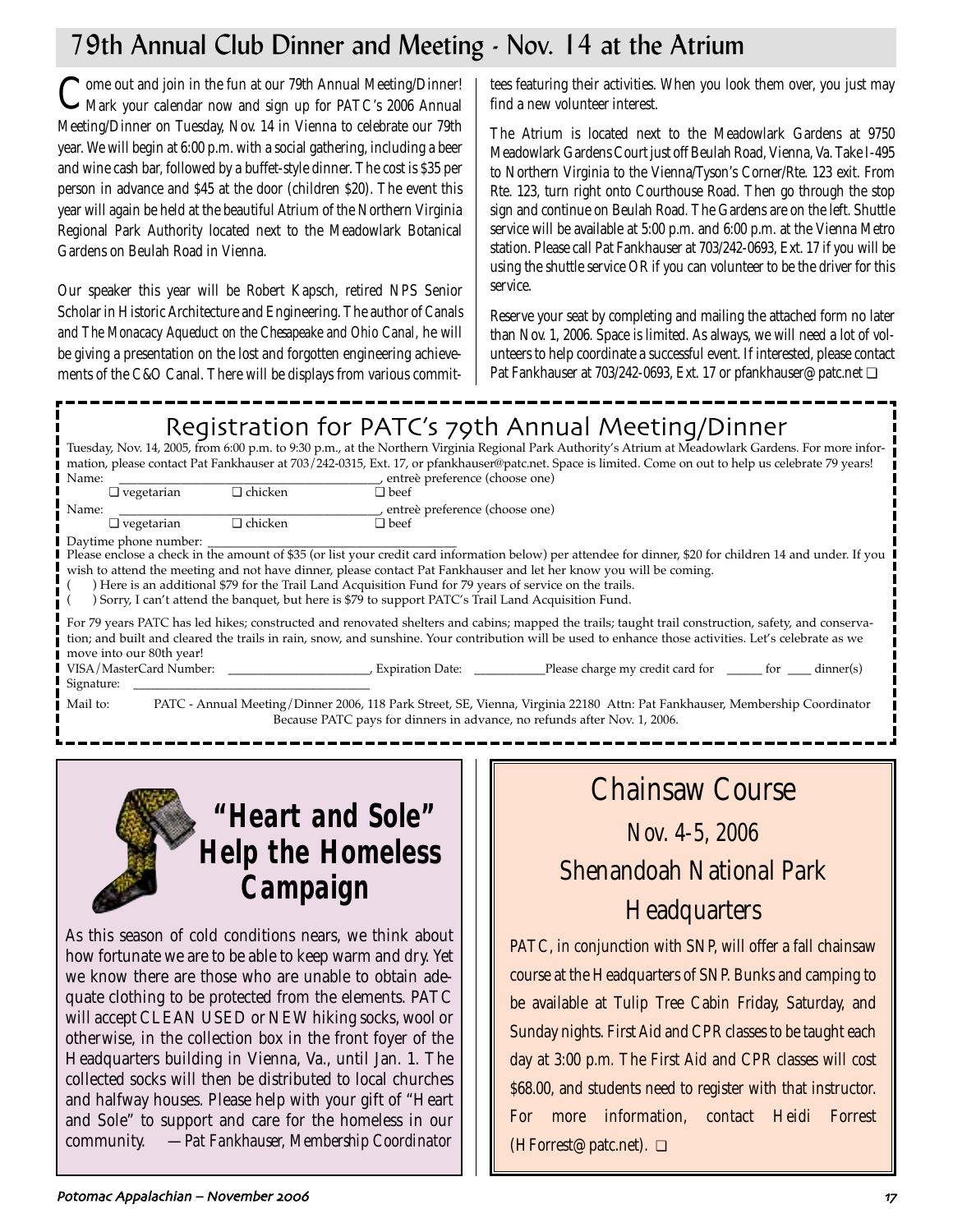### Appalachian Nature from page 5

(long-tailed and short-tailed), in order to ascertain in what manner their change of colour from brown in summer to white in winter and vice versa was effected.

"We bethought ourselves of using one of each species of these weasels instead of a ferret, to aid in taking the rabbits we wanted, and having provided ourselves with a man and a dog to hunt the rabbits to their holes, we took the weasels in a small tin box with us, having first tied a small cord around their necks in such a manner as to prevent them from escaping, or remaining in the holes to eat the rabbits, whilst it could not slip and choke them.

"We soon raced a rabbit to its hole, and our first experiment was made with the little brown weasel [short-tailed]; it appeared to be frightened, and refused to enter the hole; the common species [long-tailed] although we had captured the individual but a few days before, entered readily; but having its jaws at liberty, it killed the rabbit. Relinquishing the weasel to our man, he afterwards filed its teeth down to prevent it from destroying the rabbits, and when thus rendered harmless, the ermine pursued the rabbits to the bottom of their holes, and terrified them so that they instantly fled to the entrance and were taken by hand. In this manner the man procured twelve rabbits alive in the course of one morning, and more than fifty in about three weeks, when we requested him to desist."

## **Canada Porcupine**

Audubon tells of a porcupine he kept for six months in Charleston, S.C.:

"It was occasionally let out of its cage to enjoy the benefit of a promenade in the garden. It had become very gentle, and evinced no spiteful propensities; when we called to it, holding in our hand a tempting sweet-potatoe or an apple, it would turn its head slowly toward us, and give us a mild and wistful look, and then with stately steps advance and take the fruit from our hand. It then assumed an upright position, and conveyed the potatoe or apple to its mouth with its paws. If it found the door of our study open it would march in, and gently approach us, rubbing its sides against our legs, and looking up at us as if supplicating for additional delicacies. We frequently plagued it in order to try its temper, but it never evinced any spirit of resentment by raising its bristles at us; but no sooner did a dog make his appearance than in a moment it was armed at all points in defence."

## **American Bison**

Numerous stories of buffalo hunts are offered. Recollections of their former range and abundance are melancholically produced. Audubon relates his experiences of seeing buffalo trying to cross frozen rivers, only to see them break through the ice and, in panic, desperately flail in the water before perishing. One account of Indians on board a steamship traveling up the Missouri River tells of the natives' desire to eat the floating putrid carcasses of buffalo, a ritual to preserve their lives. Hunting techniques and uses of the buffalo by the native Indians are also detailed.

Perhaps the most interesting is an account of Robert Wickliffe of Kentucky who provides Audubon his experience breeding buffalo with domestic cattle:

"The herd of buffalo I now possess have descended from one or two cows [female buffalo] that I purchased from a man who brought them from the country called the Upper Missouri; I have had them for about thirty years, but from giving them away and the occasional killing of them by mischievous persons, as well as other causes, my whole stock at this time does not exceed ten or twelve. I have sometimes confined them in separate parks from other cattle, but generally they herd and feed with my stock of farm cattle. They graze in company with them as gently as the others. The buffalo cows, I think, go with young about the same time the common cow does and produce once a year; none of mine have ever had more than one at a birth.

"The approach of the sexes is similar to that of the common bull and cow under similar circumstances at all times when the cow is in heat, a period which seems, as with the common cow, confined neither to day, nor night, nor any particular season, and the cows bring forth their young of course at different times and seasons of the year, the same as our domesticated cattle. I do not find my buffaloes more furious or wild than the common cattle of the same age that graze with them.

"Although the buffalo, like the domestic cow, brings forth its young at different seasons of the year, this I attribute to the effect of domestication, as it is different with all animals in a state of nature. I have always heard their time for calving in our latitude was from March until July, and it is very obviously the season which nature assigns for the increase of both races, as most of my calves were from the buffaloes and common cows at this time. On getting possession of the tame buffalo, I endeavoured to cross them as much as I could with my common cows, to which experiment I found the tame or common bull (cow) unwilling to accede, and he was always shy of a buffalo cow, but the buffalo bull was willing to breed with the common cow.

"The full blood is not as large as the improved stock, but as large as the ordinary cattle of the country. The crossed or half blood are larger than either the buffalo or common cow. The udder or bag of the buffalo is smaller than that of the common cow, but I have allowed the calves of both to run with their dams [mothers] upon the same pasture, and those of the buffalo were always the fattest; and old hunters have told me, that when a young buffalo calf is taken, it requires the milk of two common cows to raise it. The bag or udder of the half breed is larger than that of full blooded animals, and they would, I have no doubt, make good milkers.

"The domesticated buffalo still retains the grunt of the wild animal and is incapable of making any other noise.

"The buffalo has a much deeper shoulder than the tame ox, but is lighter behind. He walks more actively than the latter, and I think has more strength than a common ox of the same weight. I have broke them to the yoke, and found them capable of making excellent oxen; and for drawing wagons, carts or other heavily laden vehicles on long journeys, they would, I think, be greatly preferable to the common ox.

"The mixed breeds are of various colours; I have had them striped with black, on a gray ground like the zebra, some of them brindled red, some pure red with white faces, and others red without any marking of white.

"I was informed that at the first settlement of the country, cows that were considered the best for milking were from the half blood, down to the quarter, and even eighth of the buffalo blood. But my experiments have not satisfied me that the half buffalo bull will produce again. That the half breed heifer will be productive from either race, as I have before stated, I have tested beyond the possibility of a doubt."

*(More from Audubon's publication next month. For my complete review, you may go to www.bobpickett.org and click on Appalachian Mammals.)* ❏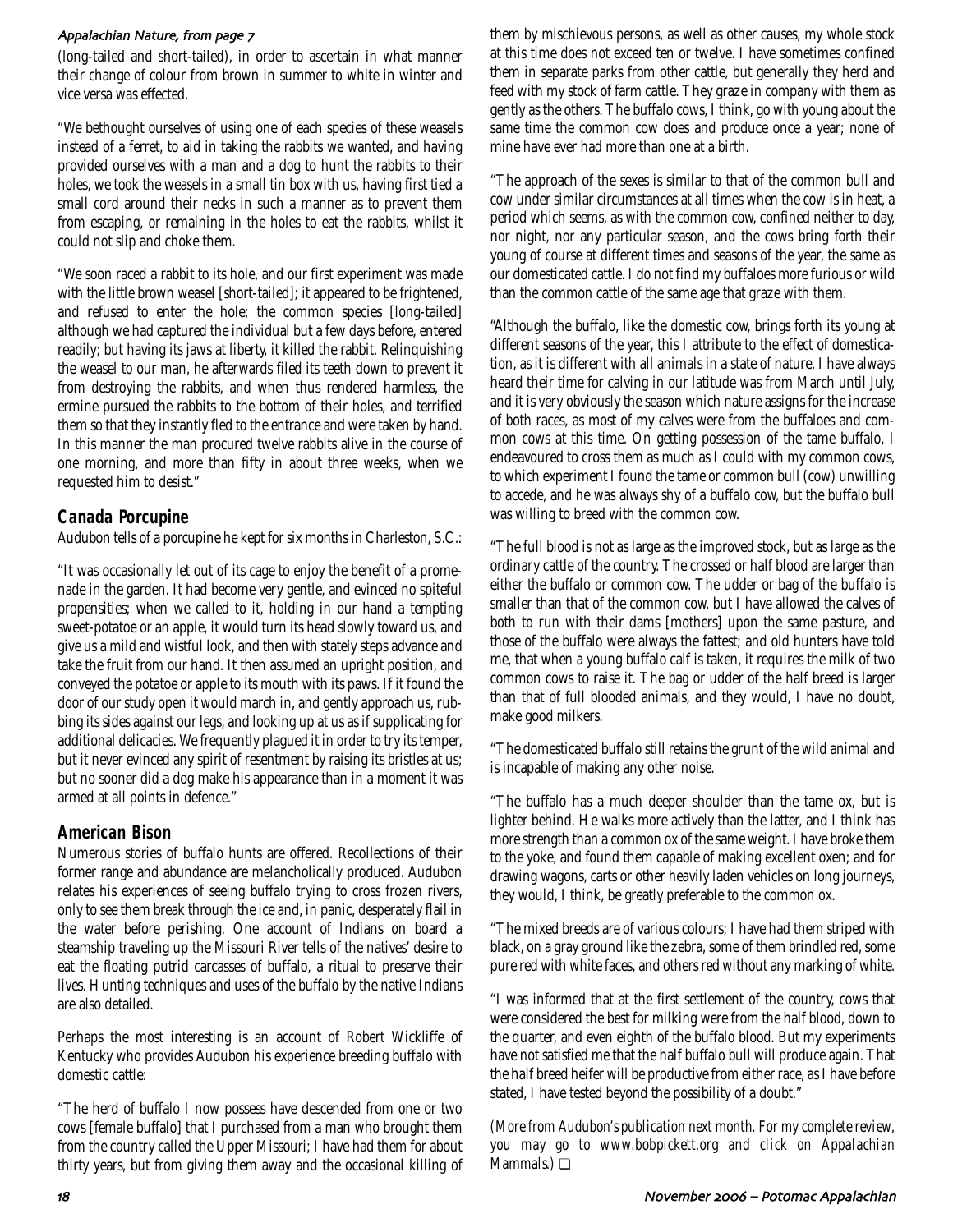## **Trailhead**

Trail maintenance, like hiking, is one of those activities that can be done by pretty much anyone with the inclination, initiative, and time to pursue it. To some, a key challenge is not the work itself, but finding the motivation to get out regularly on the trail, especially with all the competing demands for attention. Over the past eight years, Jon Rindt has helped to motivate many with the great mix of news, tips, stories, and practical advice he assembled for each month's Trailhead section. As with building a trail, the finished product we all enjoyed was the result of a lot of behind-the-scenes work and careful planning, as well as execution. For all of the many trail activities Jon Rindt has done to date, the one that may have the most appreciative audience is his editing of the last 97 months of Trailhead. So when you're on your trail, yet again cleaning out the fall leaves from your waterbars, you can thank Jon for helping you with the reasons why you're out there.

## **Commuters, Don't Try This**

PATC veterans and fresh faces alike took advantage of the splendid September weather to perform much-needed maintenance on the Whittier Trail in Rock Creek Park. Years of storm runoff from 16th Street had eroded the trail and left several old checkdams in need of repair. Led by Overseers Elizabeth McGowan and Don Looney and Ranger Ken Ferebee, the Rock Creek work crew attacked the problem by installing waterbars, adding new checkdams and fixing the old ones. Crew members even had time to discuss the impending collapse of sections of the Valley Trail into Rock Creek. No solutions were agreed upon, but several were explored, including tying vines to nearby trees so hikers could practice their Tarzan technique. Perhaps next year.

## **Safe Passage**

Rain can be an annoying issue for hikers as well as crew leaders. When rains forced a group of backpackers headed out to PA's Black Forest to rethink their destination, they chose the Trout Run Valley in George Washington National Forest as a nice substitute, and one through which the storms had already passed. However, they faced a different obstacle: trying to get across the swollen Trout Run.

Soon hikers won't have to contrive a circuitous route that avoids a crossing. The Forest Service has begun construction of a bridge across Trout Run at the north end of the Long Mountain Trail across the road from the big Bucktail Trail parking lot (PATC Map F coordinates B,14). District Managers Hop Long and Jim Tomlin believe the bridge will significantly improve the attraction of the trails nearby. The Run is a big impediment, and nearly uncrossable, during wet times. The new bridge will make the Long Mountain Trail a realistic, dependable way for Great Eastern Trail hikers to



Massarock veterans John Howard (foreground) and Eric Motzno constructing  $\mathbb{R}$  need to provide a 20 percent match. a pier at Trout Pond

avoid the crowds on Mill Mountain Trail if they wish. It also ensures the viability of several shorter circuit hikes in the area. Completion is expected later this year.

## **Battlefield Dispatch**

PATC offers a great opportunity for doubling up on pastimes in the form of Civil War history and trails. The storied names of Spotsylvania, Chancellorsville, Wilderness, and Fredericksburg each have at least one PATC-maintained trail that lets visitors experience the topography of the battlefield while minimizing the impact on the land. District Manager Frank Haas gets to revisit history more than most with his regular routine of running all the trails in his district. He sees not only the condition of the trails but also the evidence of their use throughout the year: tracks in the mud when it rains and tracks in the snow during winter.

Anyone faced with upkeep of a heavily trafficked area, such as one with large signs for people to stop and read, should take a look at the special footing installed on part of the Gordon Flank Attack Trail at The Wilderness. The big drawback to this durable surface was expressed by one of Frank's overseers, who is also resource manager for the park: "Boy is that stuff expensive."

## **District Manager Meeting Sept. 20**

Supervisor of Trails Liles Creighton reviewed some of the key activities in process to support PATC's trails mission and general goals. The trails mission purpose is to provide and expand in urban, suburban, rural, and mountain settings public hiking and backpacking trails and opportunities to enjoy special places. The club will be taking on some responsibilities in the Prince William Forest Park, which will also provide a new venue for some workshops.

PATC will also be helping with construction on a five-mile section of the Great Eastern Trail, which includes some areas on roads. Through a lot of hard work on Walt Smith's part as well as others', a grant of \$14,200 has been received to build a bridge for the Tuscorora in West Virginia. The club will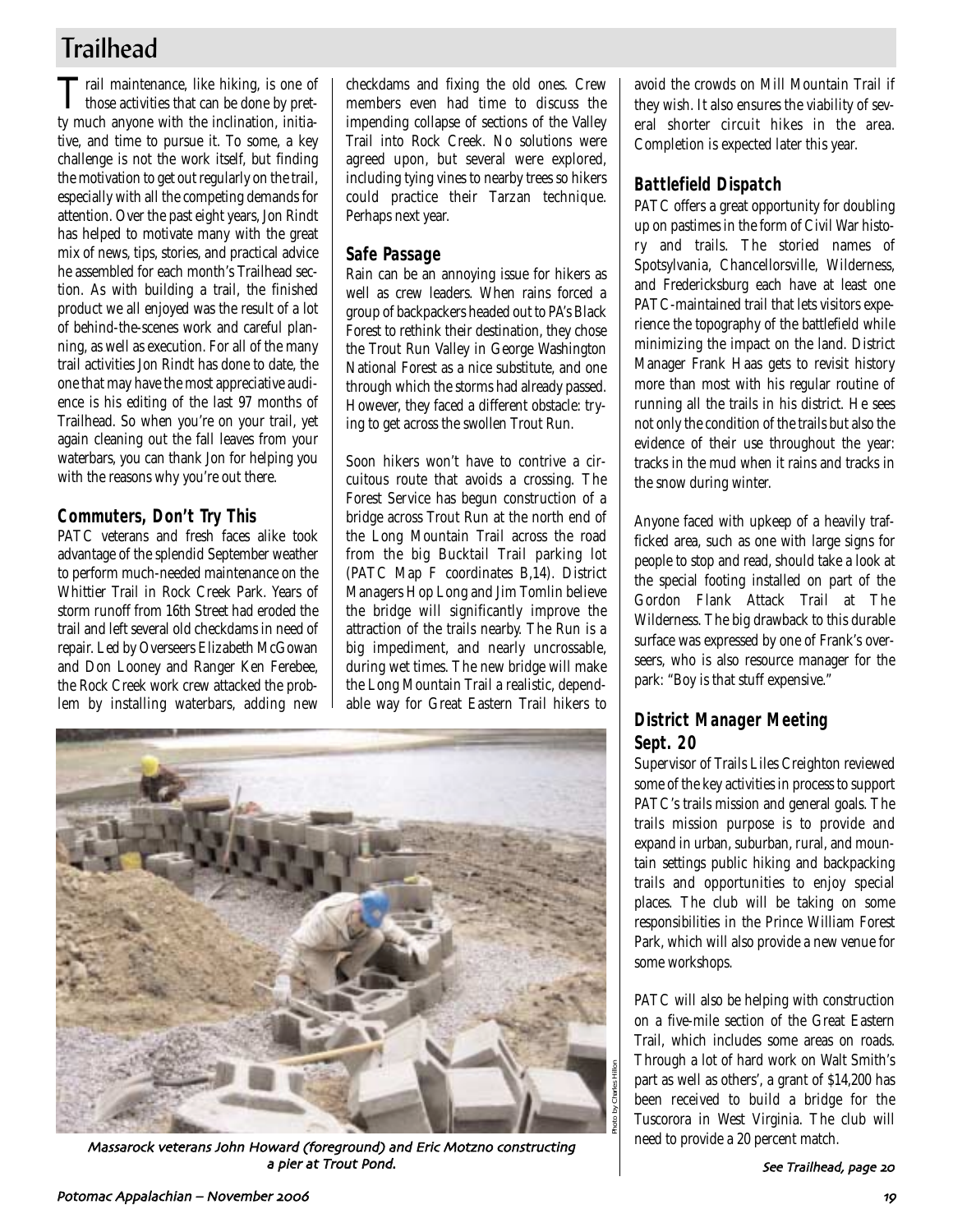### Trailhead, from page 19

Among the training events sketched out for next year were a couple of chainsaw classes, a traditional tools workshop, and an overseer workshop. Alex Sanders, the recently appointed DM for the District of Columbia, reported being in the enviable position of having overseers for all trails in his district, with a waitlist. Who knows, maybe that's a bit of the Redskins ticket mentality kicking in – if you think you might be interested, make sure you get your space before there's nothing left.

## **Massarock Tackles Trout Pond**

Working with the Lee Ranger District, U.S. Forest Service, at Trout Pond, W.Va., the September Massarock Crew constructed two handicap-accessible piers and trail. The lake had been lowered prior to the crew's arrival. Liles expressed great pride on this ability to help provide accessible trails, which in this case allows those who are handicapped to enjoy the fishing at Trout Pond. Liles encouraged members to identify other areas that might be suitable for accessible trails.

Massarock works two weeks each in June and September. Many crew members return season after season, including most recently John Howard and Eric Motzno. Next June the crew expects to resume trail construction on Great North Mountain, while camping on the mountain each week.

## **Summer Crew Works on Broad Hollow Again**

While you were, Ihope, enjoying a stretch of late August sunshine at the beach, the North District Shenandoah Trail Crew, under the expert leadership of SNP Trail professionals Don Harvey and Steve Printz, attacked the storm-ravaged Broad Hollow Trail with picks, McLeods, and rock bars. This was the third time the North District summer crew had worked on this trail. Not only was the trail familiar, but the experienced crew consisted of "old-timers" who now know each other so well that the jokes don't have to be told before they start laughing at (or with) each other.

Significant improvements were made to the second stream crossing on Broad Hollow, putting in rock steps, a 60-foot retaining wall, and deepening the stream channel. The area below the stream crossing had been completely washed out and was barely recognizable as a trail. Understandably, it required much work: lateral drains, rock waterbars and checkdams, rock cribbing, 20 rock steps, and 125 feet of rehabbed tread.

At the end of each day, the crew – dirty, tired, and poison ivy-covered – limped back to Pinnacles for a brew, a shower, and hopefully a second wind, before sampling the cuisine of area restaurants. They must have had fun; everybody wants to come back next year! Many thanks to Dick Dugan, Susan Schoen, Steve Osbrach, Dale Welter, and Madison Brown. Also, the crew appreciated



Cadillac Crew members Vic Fickes Jim Hutzler Bill Ford George Still and Gary Esslington stand by a barrier they and others constructed to hopefully discourage ATV access to AT corridor near Blackburn Trail Center

help from District Manager Mel Ellis, Broad Hollow Overseer Jack Price, and Dave Nebhut. Time to start rethinking those summer vacation plans?

## **Blue and White Crew Keeps Rolling**

The Blue and White Crew is another group that doesn't shy away from tough tasks. The Friday Contingent of the Blue and White Crew took advantage of cool weather and low water in late September to install stepping stones across Hannah Run on the Nicholson Hollow Trail. Dan Dueweke, Mel Ellis, Charles Hillon, and Patrick Wilson used an oversized TU-28 griphoist to move boulders almost fast enough to surf them into position. A sophisticated rock basket made of chain ensured that even the heaviest rocks could be moved safely and efficiently.

The crew began two new projects in September. For the first, the crew joined AT Overseer Ray Galles on his trail section near the Pocosin Cabin for a major tread overhaul. The section had been badly damaged by the historic Madison County flood of 1995. Some of the trail repairs that followed the storm were showing signs of wear. The crew replaced deteriorating waterbars, re-graded long sections of tread, and installed numerous new erosion-control devices.

On Saturday evening, the crew celebrated the 80th birthday of S.V. Dove. A longtime crew member, S.V. is widely credited with bringing a higher standard of quality to crew efforts and for teaching by example. S.V. routinely puts younger crew members to shame: carrying more gear, digging more dirt, skinning more logs, and telling more stories. The crew owes a tremendous debt of gratitude to S.V. and wishes him happiness and good health in his next 80 years.

After dinner, Melanie and Joe presented a slide show of their recent hike in Colorado. Chris followed with a description of his efforts to launch the Mayfield Center for Marmot Behavioral Studies, an initiative designed to assist both Western backpackers and the yellow-bellied marmot by encouraging behavior beneficial to both.

On Sunday, the crew began work on its second project: a short stretch of the AT near the Jewell Hollow Overlook. The small group was able to install two large rock steps and regrade the short stretch of tread before morning tea.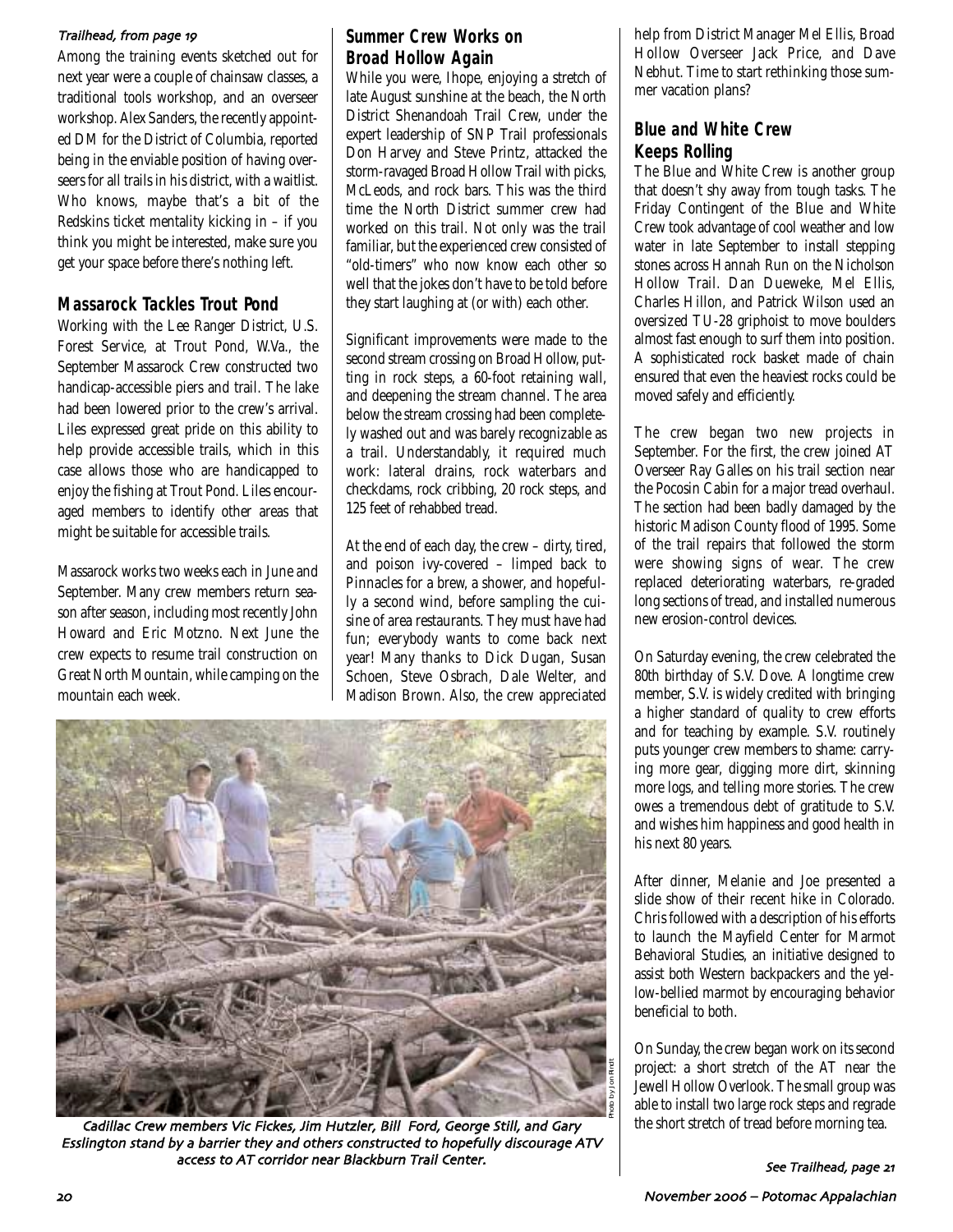#### Trailhead from page

## **SNP Central District Volunteers Log Some Serious Hours**

The 2005-2006 work tally for the SNP Central District exceeded last year's impressive numbers. Each part of the District (AT, Side Trails North, and Side Trails South) increased its work output this year, with the grand total exceeding 10,500 volunteer hours. Many thanks to all Central District trail overseers and crew members for a job very well done. Two volunteers deserve particular commendation. Both Mike Dyas and Patrick Wilson contributed approximately 1,000 hours each during the reporting year. Patrick was able to make this contribution while maintaining a full-time position on the faculty of a Virginia university, an extensive travel schedule, and family commitments. Special thanks to both Patrick and Mike.

## **Watch Those Regs**

Now that we're in the middle of hunting season, it is especially important to check the rules in the area where you are going. Pennsylvania District Manager Pete Brown warns that you need to wear blaze orange on Pennsylvania state land between Nov. 15 and Dec. 15. In addition, all open fires are prohibited from Oct. 1 through Dec. 1 and from March 1 through May 25, as well as at any other time when the fire danger is listed as high, very high, or extreme.

## **Bulldozer Recovery**

On a nice weekend in early September the Cadillac Crew ventured to Blackburn Trail Center to assist Chris Brunton. The crew is



Serious new "stepping boulders" installed by the Blue & White Crew.



North District Shenandoah Trail Crew with the SNP's Don Harvey

never quite sure what projects Chris has in mind. Last year it was a bog walk. This year they were led to an area that had been invaded by a bulldozer. Earlier in the summer, a wildfire on the western side of the ridge resulted in fire crews using a bulldozer to create firebreaks. The fire crews bulldozed an old roadbed up to the ridge then dozed for about a quarter mile parallel to the AT. Needless to say, the terrain was roughed up considerably, and ATVs were taking advantage of the easy access to the AT. The project: Build a barrier to discourage ATV access and cleanup some of the damage. The crew has now added bulldozer recovery to its resume.

As usual, the food, comradeship, and solar shower at Blackburn made all the work worthwhile. Speaking of food, Bill Ford's Jambalaya was a real treat as only a true Louisianan can create.

## **Fighting Back Against Invasive Species**

Overseers should be on the lookout for invasive species taking over their trails. Not sure what these troublemakers look like? Visit: www.invasive.org/eastern/midatlantic/ for a pictorial of your woodland enemies. The site also provides suggestions for prevention and control of each plant, such as when they should or should not be cut or hand pulled.

SNP overseers have an extra weapon to call in. If they find one of these noxious weeds getting established along the treadway, a Photo by Patrick Wilson Theory of the quick note to James Akerson, supervisory supervisory see Trailhead,

forest ecologist (James Akerson@nps.gov), might just nip that vegetation in the bud. James is certified to apply pesticides/herbicides within the park and is on the lookout for Oriental bittersweet, Japanese knotweed, mile-a-minute vine, autumn olive, and Japanese barberry.

The easiest way to communicate the location of a patch of invasive weeds is to take a map of your trail, put an X where the invasive is, and send the file attachment to James. Many SNP trails can be downloaded from the Blue and White Crew Web site: http://blueandwhitecrew.org/trailmgmt/trailinfo.php. Printouts or copies of marked maps can also be mailed to James at: James Akerson, 3655 US Highway 211E, Luray, VA 22835

Remember, you know your trail better than anyone else and will likely be the first to spot intruders where they shouldn't be.

## **"Gang" Activity Benefits Dickey Ridge Trail**

The fact that the temperature was only in the 70s on the beaches in Montego Bay didn't deter nine Hoodlums from attacking an erosion problem on the Dickey Ridge Trail on their Jamaican-themed work trip. In spite of the sultry weather, the crew installed 27 checkdams and waterbars, rehabbed another four, and sawed and pre-positioned more than a dozen locust logs for a future work trip.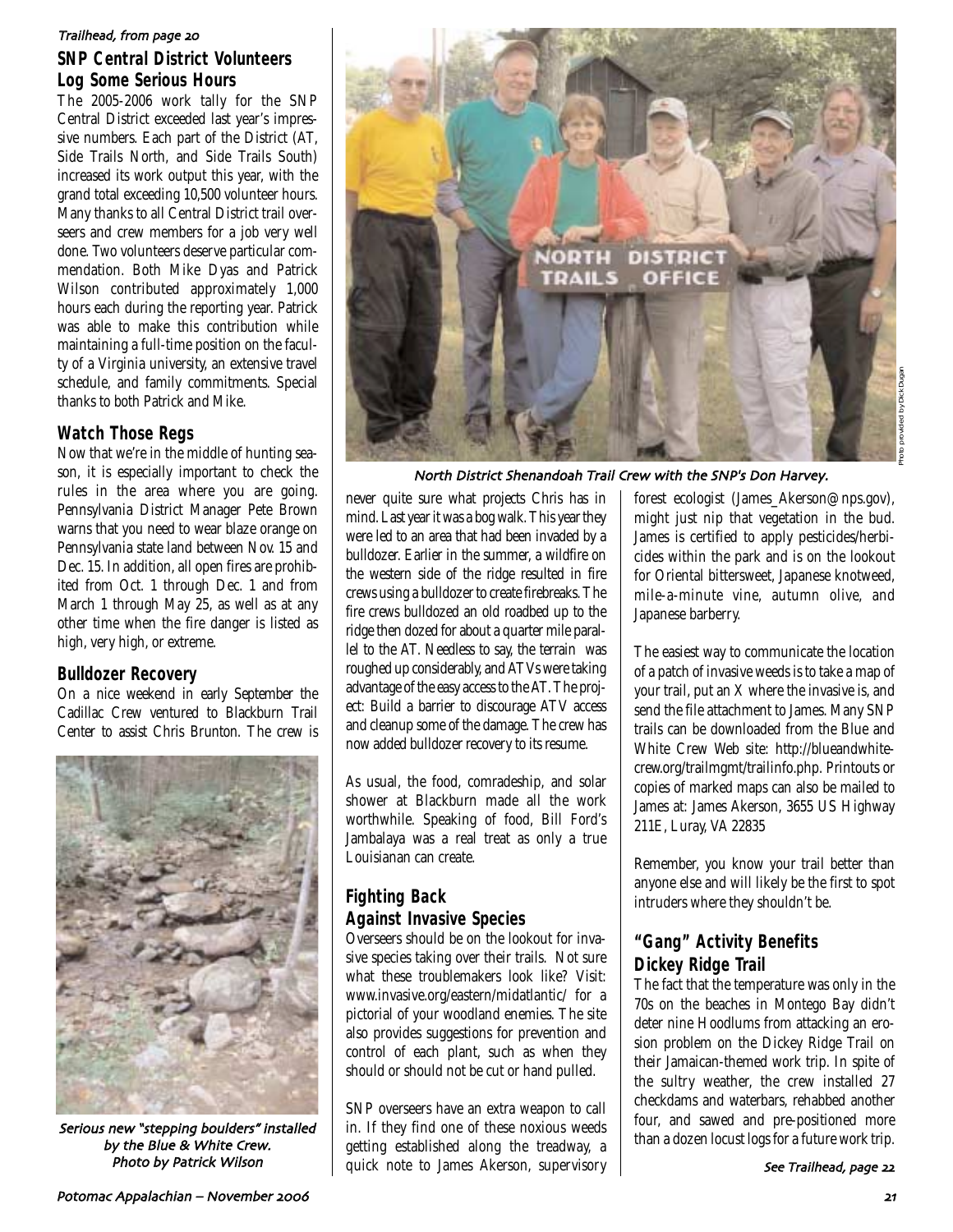## Member Notice: Election Rules

On Tuesday, Nov. 14, 2006, PATC members will elect officers to the PATC Executive Committee. See the October *Potomac Appalachian* for the names of persons recommended by the Nominating Committee. Elected officers will serve for two years starting Jan. 1, 2007. Members in good standing may vote either in person, at the annual meeting, or by absentee ballot. Those wishing to vote by absentee ballot must request a ballot in writing, and include a selfaddressed, stamped envelope. In order for absentee ballots to count they must be received at the Club Headquarters in Vienna no later than 5:00 p.m. on Nov. 14, 2006. Nominations other than those proposed by the Nominating Committee may be made by petition. For instructions on this procedure, contact Wilson Riley, Director of Administration, at the Club Headquarters. Nominations will not be accepted from the floor at the annual meeting. ❏

## Absentee Ballot Request

Please send me an absentee ballot for the November PATC officer election. I understand that this ballot must be returned to PATC Headquarters by 5:00 p.m. Nov. 14, 2006. Name: \_\_\_\_\_\_\_\_\_\_\_\_\_\_\_\_\_\_\_\_\_\_\_\_\_\_\_\_\_\_\_\_\_\_\_\_\_\_\_\_\_\_\_\_\_\_\_\_\_\_\_\_\_\_\_\_\_\_

Street Address: \_\_\_\_\_\_\_\_\_\_\_\_\_\_\_\_\_\_\_\_\_\_\_\_\_\_\_\_\_\_\_\_\_\_\_\_\_\_\_\_\_\_\_\_\_\_\_\_\_\_

City, State: \_\_\_\_\_\_\_\_\_\_\_\_\_\_\_\_\_\_\_\_\_\_\_\_\_\_\_\_\_\_\_\_\_\_\_\_\_\_\_\_\_\_\_\_\_\_\_\_\_\_\_\_\_\_

Zip Code:

Mail to: Wilson Riley, Director of Administration, PATC Headquarters, 118 Park Street, S.E., Vienna, VA 22180. **DON T FORGET**: Send a self-addressed, stamped envelope with this form. \* To vote in this election you must either attend the Annual Meeting (paid registration not required) or request, by mail, an absentee ballot and return it to HQ either by mail or in person by 5:00 p.m. on Nov. 14.

## Trailhead, from page 21

Between last year's work trip to this section – when a Hoodlums Crew of 13 installed 40 structures – and one additional trip in the near future, this very popular hiking trail should soon be in top condition. The Hoodlums' gang leader, Dick Dugan, was conveniently out of town entertaining his grandchildren at Disney World, but that didn't stop his cohorts from carrying on in his

absence. After a hugely successful and productive day, the Hoodlums retired to Indian Run Hut for a feast that included jerk chicken and Jamaican potato salad, washed down with ice cold liquid refreshments, mon!

Please send any interesting tale, technical advice, individual or group accomplishments, and trail maintenance questions to Catherine Kelleher at cckelleher@earthlink.net. ❏

| <b>Volunteers Appointed in September</b>                                           |                                                  |  |  |
|------------------------------------------------------------------------------------|--------------------------------------------------|--|--|
| <b>Trail Overseers</b>                                                             |                                                  |  |  |
| Whitehaven Trail - Glover-Archbold Trail to<br>Lee Howell<br><b>Wisconsin Ave.</b> |                                                  |  |  |
| <b>Donald Upton</b>                                                                | Dickey Ridge Trail - MP2.1 to Snead Farm<br>Road |  |  |
|                                                                                    |                                                  |  |  |
|                                                                                    |                                                  |  |  |

### Help Wanted from page

New overseer opportunities available soon on the beautiful trails of Great North Mountain. A little further from DC, but no poison ivy! Contact Jim Tomlin for more information. Jim Tomlin, 301/713-3265 x 141 jftomlin@gmail.com **Halfmoon Trail** Trout Run Road to Tuscarora/Pond Run Trail (3.2 miles)

**SUBURBAN MARYLAND – MAP D** Liles Creighton, 410/573-0067 kb3jmf@comcast.net **Cabin John Trail** Seven Locks Road to River Road (0.5 miles) **Cabin John Trail** Bradley Boulevard to Democracy Boulevard (1.5 miles) **Woodland Trail** Gold Mine Loop to Anglers Spur (0.7 miles) **Valley Trail** Gold Mine Loop to Anglers Spur (0.6 miles) **River Trail** Gold Mine Trail to Towpath (1.0 miles)

**BULL RUN OCCOQUAN TRAIL** Dave Fellers, 703/560-2171 Fellers\_2000@excite.com **Bull Run Occoquan Trail** Route 28 Parking to Little Rocky Run (1.5 miles)

**MUTTON HOLLOW – MAP 11** Hugh Robinson, 703/525-8726 mes.htr@verizon.net Ken Williams, 703/836-8134 ken409@comcast.net **Chimney Trail** Waymond's Barn to Meadow Trail (0.1 miles) **CCC Road** Snow Mt. Road [Rte. 626] to Western boundary (1.0 miles)

## POTOMAC APPALACHIAN

(UPS-440-280) ©2006, Potomac Appalachian Trail Club, Inc.

Published monthly by the Potomac Appalachian Trail Club, 118 Park Street, S.E., Vienna, VA 22180.

Periodical class postage paid at Vienna, VA. Postmaster: send address changes to: Potomac Appalachian Trail Club, 118 Park Street, S.E., Vienna, VA 22180

Subscription: (Free with PATC membership) \$6.00 annually; \$.70 single copies.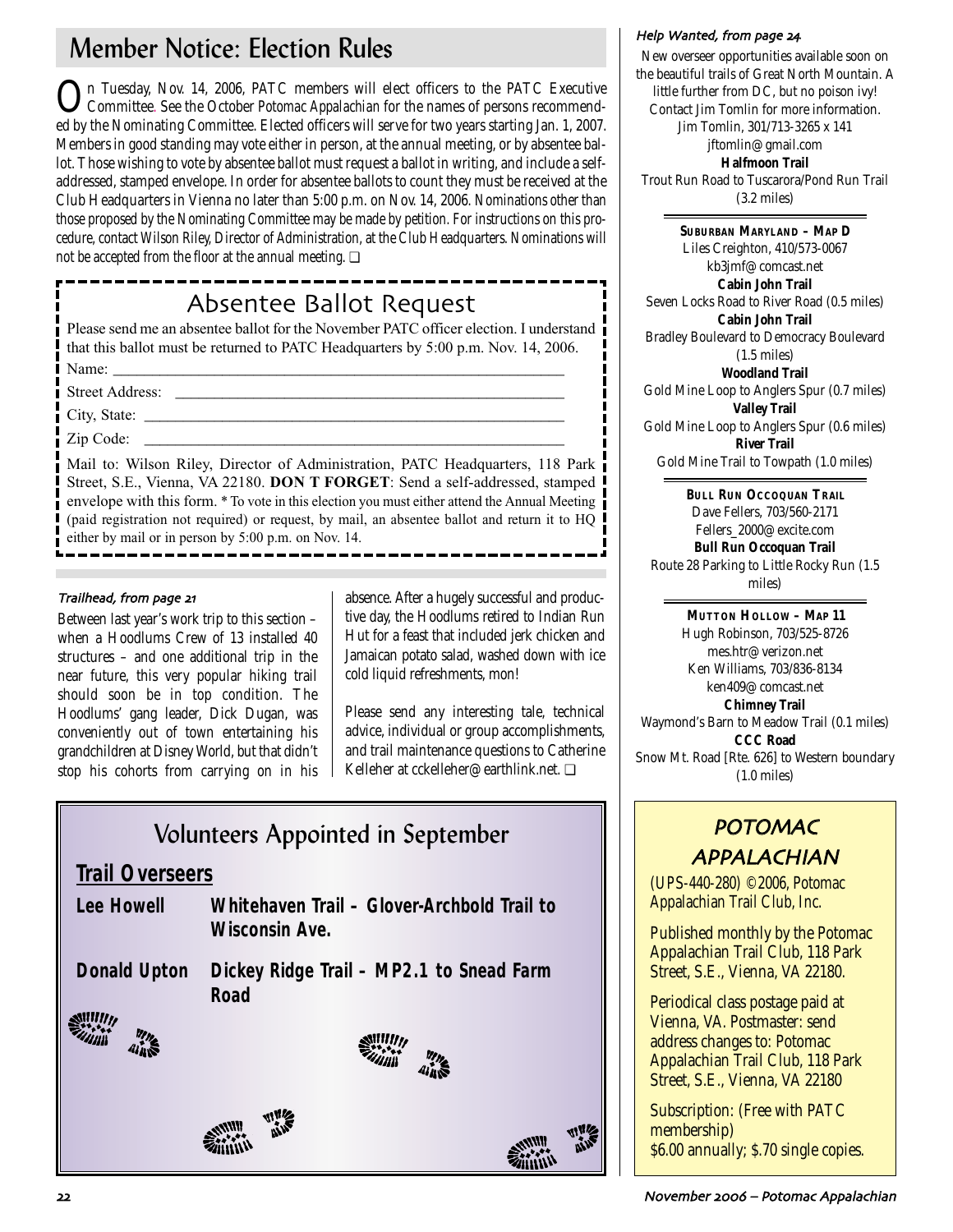## VOLUNTEER OPPORTUNITIES

## Help Tell Our Club's Stories!!

PATC's Public Affairs Committee is looking for two volunteers to help promote the club, its activities and how it benefits the PATC service area to the public using media outlets such as print, broadcast and online. What's needed? Some enthusiasm for the club and a willingness to pitch story ideas to reporters. The ability to write would be an extra asset. For more information, call Tom Phillips, 202/434-4813, or e-mail him at tom.phillips@siemens.com. Thanks!

## Wanted – Web Designer

PATC plans to redesign its Web site and needs an experienced volunteer to lead its effort. Commitment is a minimum of 4 hours per week to implement a total Web site redesign. If interested, please e-mail IT Committee Chair Steve Sharp, SteveITPlanning@comcast.net.

## Be a giver, not a taker!

Volunteer programmers needed to design and build Web applications. Willing to donate time writing PHP, Perl, SQL, and Java code? Current projects are: 1.) expanding Web-based cabin reservations and 2.) creating Web interfaces for internal databases. Interested? E-mail Matt Novinger at mnovinger@patc.net.

## Cabin Reservation Volunteers Needed

We need help on the cabin reservations desk on weekday evenings and Thursday and Friday during the daytime. If you think you're the person to help us out, just come by Headquarters or call Pat Fankhauser 703/242-0693, Ext. 17, Tuesday through Friday 9:00 a.m. to 7:00 p.m. Make a difference, call today. ❏

## FOR SALE

Dagger sea touring 2002 kayak, "Savannah." Great for beginner or intermediate paddler. Excellent condition: 14.5' long x 25" wide x 13" deep, 53 lbs, rudder, polyethylene, and mango/red color. Includes Aqua Bound Expedition paddle (220cm), and Snap Dragon spray skirt. Great deal at \$300. Mike Darzi at 301/593-4551 (eve).

Yellowstone Ski Tour, Feb. 24 - March 1, 2007. Full package XC excursion at the Canyon Skier's Yurt Camp in YNP near the Yellowstone Canyon. The camp is run by Yellowstone Expeditions, a concessionaire of the National Park Service. Bring your own equipment. Everything else is provided including heated double occupancy sleeping huts, bedding, shower, cedar sauna, guides (ratio of 1 to 4 guests), heated outhouses, all meals and transportation into the park from West Yellowstone. INFO: www.YellowstoneExpeditions.com. Price is \$1,610 and also includes round trip air into Bozeman, round trip ground transportation to West Yellowstone, and one night in West Yellowstone. Call Donna Brother at 703/435-8315 for further information.



Notices are published free of charge for PATC members only. PATC cannot vouch for any of the advertised items. No commercial advertisement or personal notices unrelated to hiking will be accepted. Deadline for inclusion is the first day of the month preceding issuance of the newsletter. Notices will be run for three months, at the discretion of the editor, unless we are otherwise advised. ❏

## LOST AND FOUND

A 14-year-old boy who is hemiplegic was backpacking with us 8/21/06 on the AT from the Ed Garvey Shelter to the Youth Hostel at 19123 Sandy Hook Road. He evidently lost an extremely valuable Jewish religious item from his backpack. The item is in a dark blue velvet bag about 8 x 8 inches, with Hebrew writing on the front. Please contact Robert Kreitman (kreitmar@mail.nih.gov).

## FOR SALE

Used Bibler "ToddTex" I-Tent/poles, in great condition; green tent weighs 4 pounds; \$275. Used North Face "Starlight Extreme" tent/poles & NF ground cloth, in great condition; green 4-season tent weighs under 5 pounds; \$80; used Sierra Designs Stretch Dome tent/poles in fair condition; old-style tent weighs 7 pounds; still waterproof but aged; \$25. Contact ATC life member Nick Williams, 703/321-9783 (najwilliams@aol.com).